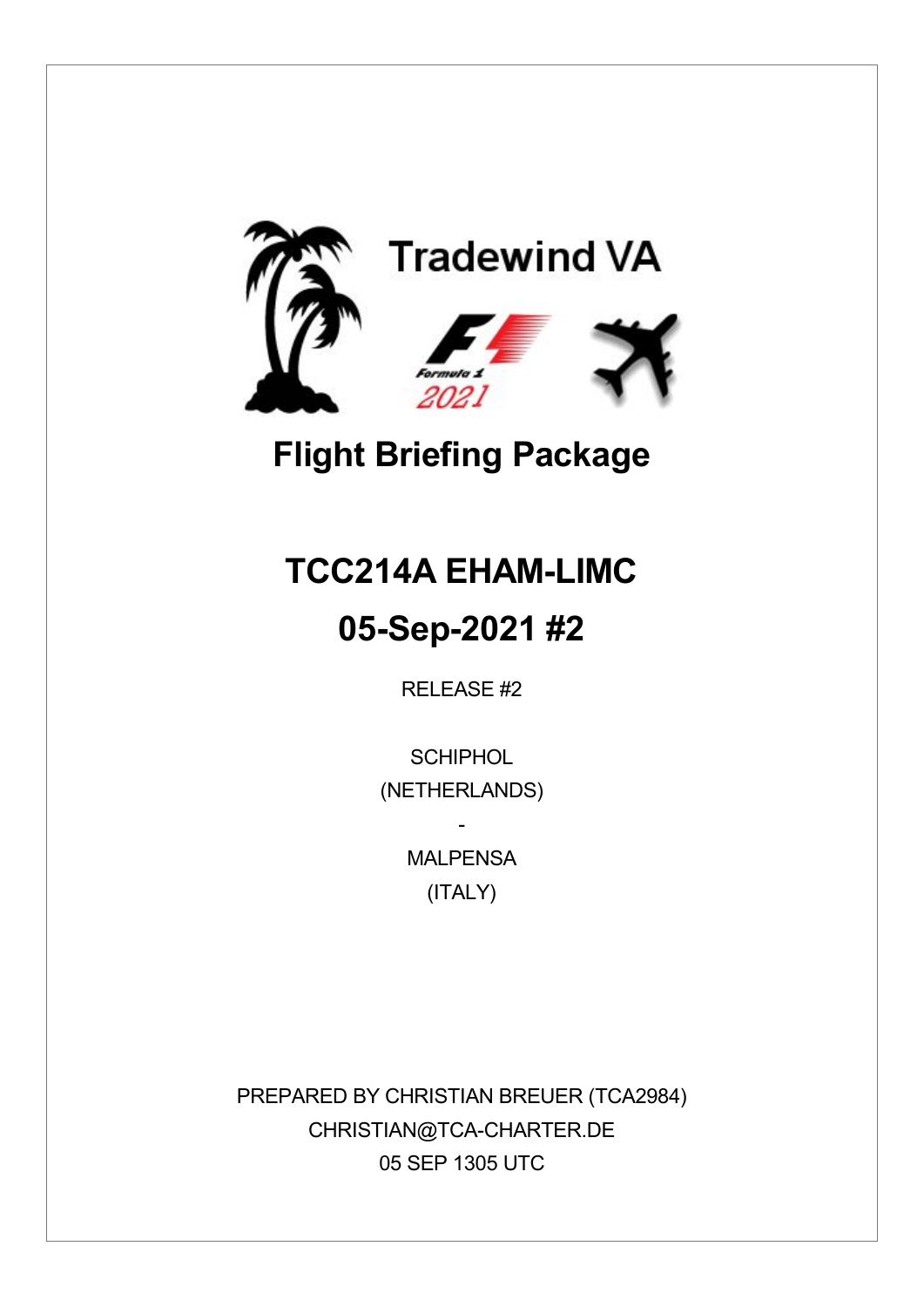**TRADEWIND CARIBBEAN FLIGHTPLAN - IFR TCC214A PJTGC EHAM-LIMC** -------------------------------------------------------------------------------- ALL WEIGHTS IN KILOGRAMS (KG) STO 05SEP/1815Z -------------------------------------------------------------------------------- **OFP 2** - PREPARED 05SEP/1305Z BY CHRISTIAN BREUER (TCA2984) CHRISTIAN@TCA-CHARTER.DE **TR214A/TCC214A** PJTGC/B777-2LR GE SEL/SALH ROUTE: EHAMLIMC01 DEP: EHAM/AMS 36L ELEV -11 FT COST INDEX: 250 TTL G/C DIST: 434 NM ARR: LIMC/MXP 35R ELEV 768 FT INIT ALT: FL390 TTL F/P DIST: 552 NM FUEL BIAS: 102.5% TTL AIR DIST: 539 NM AVG WIND CMP: TL010 KT ALT: LIMF/TRN 36 ELEV 989 FT 86 NM -------------------------------------------------------------------------------- **CONFIG DOW PAX CARGO TOTAL ULOAD LIM ZFW TOW LDW** STANDARD 156746 263 0 26037 26323 ZFW **MAX** 209106 281518 223167 **PLN** 182783 201728 192689 **ACT** ...... ....... ...... -------------------------------------------------------------------------------- \*\* TAKE-OFF DATA EHAM 36L \*\* COND: 201728 KG // RWY DRY // +21•C Q1022 070/07 // LMT: STRUCT CONFIG: FLAPS 5 // D-TO2 +64C // A/I OFF/AUTO // A/C ON SPEEDS: V1=129 VR=141 V2=141 ENG OUT: LT TO 'SPL' 108.4 (179 INBD,RT) -------------------------------------------------------------------------------- **FUEL CORR ENDUR** TRIP 9039 ........ 01:18<br>CONT 5% 502 ........ 00:05 CONT 5% 502 ........ 00:05<br>ALTN LIMF 2241 ........ 00:19  $2241$  ........ 00:19 FINAL RESV 3011 ........ 00:30 HOLD 2010 ........ 00:20 ADD FUEL 635 ........ 00:05<br>MIN T/0 17438 ........ 02:37 **MIN T/O 17438** ........ 02:37 ..................................... EXTRA 1507 ........ 00:15 CAPTAINS SIGNATURE (....)<br>TAXI 1005 ........ 00:15 TAXI 1005 ........ 00:15<br>RELEASE 19950 ........ 03:07 **RELEASE 19950** ........ 03:07 I ACCEPT THIS OFP AND I AM FAMILIAR<br>ARR FUEL 9236 ........ 01:24 WITH THE PLANNED ROUTE AND AERODROME 9236 ........ 01:24 WITH THE PLANNED ROUTE AND AERODROMES FUEL TANK CAP 162613 KG / MAX EXTRA FUEL 31985 KG LIM BY LDW TRIP CORR FOR 5000 KG TOW INCR: +126 KG / 5000 KG TOW DECR: -125 KG 2000 FT LOWER: +220 KG / EET 01:18 CLB: 250/310/84 DES: 84/320/250  $-+++++$ EHAM **STD** 18:15Z/20:15L **ETD** 18:15Z ACT OFBL .... **EST T/O** 18:30Z ACT T/O .... LIMC **STA** 20:00Z/22:00L **ETA** 19:58Z ACT ONBL .... **EST LDG** 19:48Z ACT LDG .... **SKD** 01:45 **PLN** 01:43 TTL BLCK .... **EST FLT** 01:18 TTL FLT .... -------------------------------------------------------------------------------- **ATC ROUTE:** N0483F390 DCT EDUPO Z739 MISGO DCT COL DCT RIDSU L607 ABUKA UN850 NATOR N850 DEGAD/N0439F190 Z424 RIXUV RIXU2E **ALTERNATE PLANNING** -------------------------------------------------------------------------------- **ALTN/RWY DIST ALT/FL MSA COMP TIME FUEL DIFF ROUTE**

i⊒<br>⊫ htsim soft.c o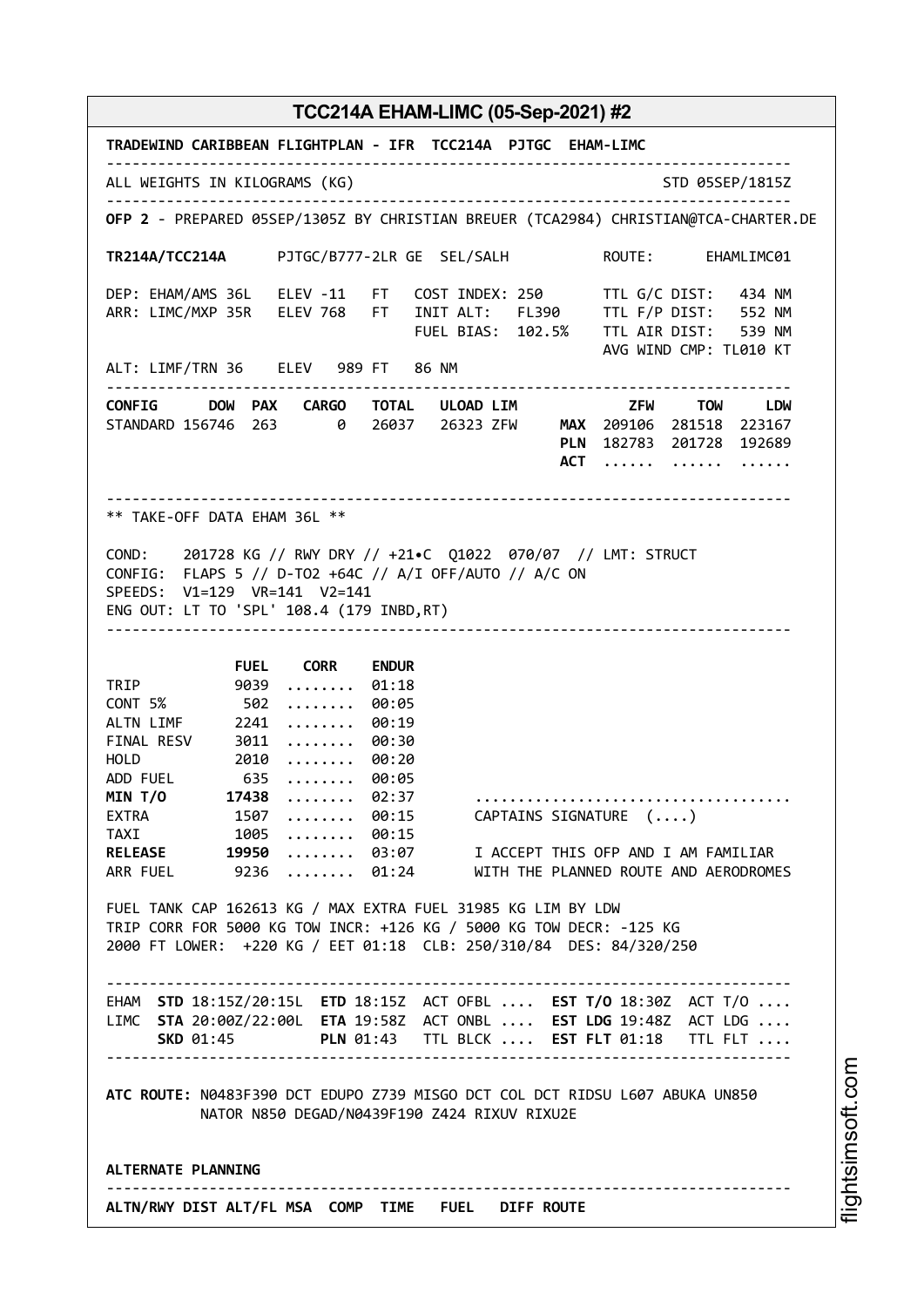|                            |                                                          |     |          |  |                             |     |                         | TCC214A EHAM-LIMC (05-Sep-2021) #2                                                                    |
|----------------------------|----------------------------------------------------------|-----|----------|--|-----------------------------|-----|-------------------------|-------------------------------------------------------------------------------------------------------|
|                            | LIMF/36 86 FL100 177 TL001 00:19 2241 - FARA5A TOP TOP3A |     |          |  |                             |     |                         |                                                                                                       |
|                            |                                                          |     |          |  |                             |     |                         |                                                                                                       |
|                            | MOST CRITICAL MORA 16400 FT AT SOSON                     |     |          |  |                             |     |                         |                                                                                                       |
| -FIR NAME                  |                                                          |     |          |  | .                           |     |                         | AWY WAYPOINT MT ALT MSA FREQ TAS LEG FUEL REM / USED LEG ACC<br>ISA WND/SPD GS REM POSITION ETO / ATO |
|                            | EHAM/36L -11 017<br>SCHIPHOL                             |     |          |  |                             |     |                         | 18.9 / 1.0<br>552 N5219.7 E00442.5 /                                                                  |
|                            | DCT EDUPO                                                |     |          |  | 115 *CLB 024 50             |     |                         | 16.0 / 4.0 09 00.09<br>P03 341/019 502 N5158.5 E00550.2 /                                             |
| Z739 <b>Sand</b><br>- EDVV | <b>NAPRO</b>                                             | 129 | *CLB 022 |  | 11                          |     |                         | 15.6 / 4.3 01 00.10<br>P01 349/018 491 N5151.4 E00603.5 /                                             |
|                            | Z739 <b>DEPAD</b>                                        | 129 | *CLB 022 |  |                             |     | $\overline{\mathbf{8}}$ | 15.4 / 4.5 01 00.11<br>P00 350/018 483 N5146.1 E00613.2 /                                             |
|                            | Z739 AMOSU                                               | 129 | *CLB 022 |  |                             |     | 12                      | 15.2 / 4.8 01 00.12<br>M02 346/021 471 N5138.3 E00627.3 /                                             |
|                            | Z739 * <b>TOC</b>                                        |     |          |  |                             |     |                         | 129 FL390 022 483 5 15.1 / 4.9 01 00.13<br>M03 344/021 501 467 N5135.1 E00633.1 /                     |
| Z739                       | <b>MISGO</b>                                             |     |          |  | 129 FL390 022               | 483 | 16                      | 14.9 / 5.1 02 00.15<br>M03 343/019 501 450 N5124.3 E00652.6 /                                         |
| <b>DCT</b>                 | <b>COL</b><br>COLA                                       |     |          |  | 141 FL390 038 108.80 483 46 |     |                         | 14.3 / 5.6 05 00.20<br>M03 336/018 501 404 N5047.0 E00735.7 /                                         |
| -EDUU                      | DCT *BDRY                                                |     |          |  | 148 FL390 038 483 6         |     |                         | 14.3 / 5.7 01 00.21<br>M03 334/018 501 398 N5041.9 E00740.1 /                                         |
|                            | <b>EDDS</b>                                              |     |          |  |                             |     |                         | 148 FL390 043 33 13.9 / 6.1 04 00.25<br>M04 339/018 366 N5013.3 E00804.8 /                            |
| <b>DCT</b>                 | <b>RIDSU</b>                                             |     |          |  |                             |     |                         | 149 FL390 043 483 32 13.5 / 6.5 04 00.29<br>M03 318/019 501 333 N4944.9 E00828.8 /                    |
| L607 L                     | ABUKA                                                    |     |          |  |                             |     |                         | 153 FL390 036 483 19 13.3 / 6.7 02 00.31<br>M03 314/020 501 315 N4927.9 E00840.8 /                    |
| <b>UN850</b>               | KARLSRUHE                                                |     |          |  |                             |     |                         | KRH 185 FL390 055 115.95 483 29 12.9 / 7.0 04 00.35<br>M03 309/021 494 286 N4859.6 E00835.1 /         |
| <b>UN850</b>               | <b>EPIXU</b>                                             |     |          |  |                             |     |                         | 189 FL390 055 483 7 12.8 / 7.1 00 00.35<br>M03 308/021 493 279 N4853.2 E00833.0 /                     |
| <b>UN850</b>               | <b>NATOR</b>                                             |     |          |  |                             |     |                         | 189 FL390 055 483 44 12.3 / 7.6 06 00.41<br>M03 304/024 492 235 N4810.2 E00819.3 /                    |
|                            | N850 TITIX                                               |     |          |  |                             |     |                         | 168 FL390 117 483 19 12.1 / 7.9 02 00.43<br>M03 304/025 500 216 N4751.5 E00823.8 /                    |
| N850 <b>N</b><br>-LSAC     | *BDRY                                                    |     |          |  |                             |     |                         | 168 FL390 117 483 6 12.0 / 7.9 01 00.44<br>M03 304/026 500 211 N4746.0 E00825.1 /                     |

i⊒<br>⊫ htsim s oft.c o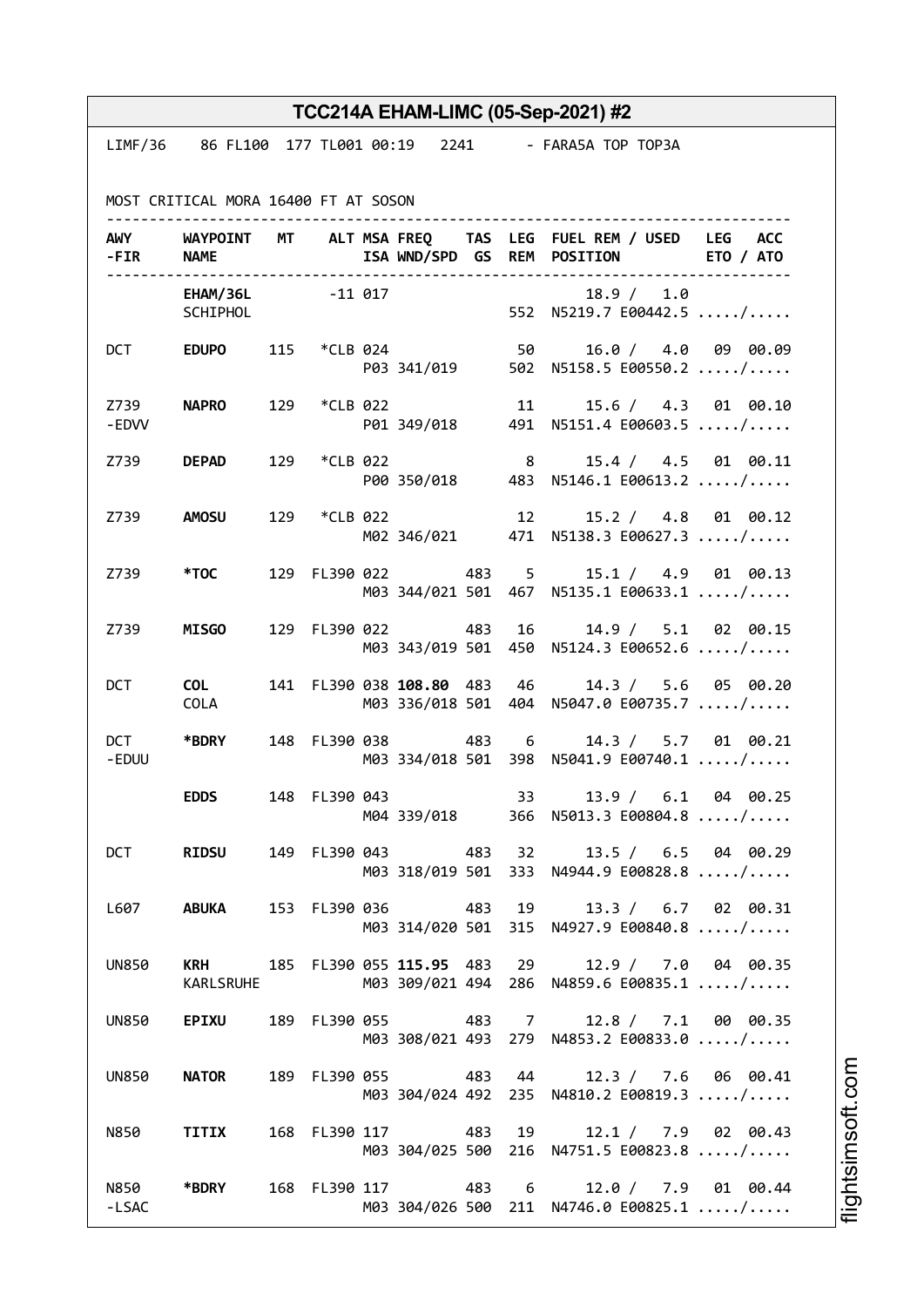|                       |                     |     |                 |                   | N850 TRA 168 FL390 117 114.30 483 5 12.0 / 8.0 00 00.44<br>-LSAS TRASADINGEN M03 305/025 500 206 N4741.4 E00826.2 / |
|-----------------------|---------------------|-----|-----------------|-------------------|---------------------------------------------------------------------------------------------------------------------|
|                       |                     |     |                 |                   | N850 RIPUS 172 *DES 117 26 11.7 / 8.2 03 00.47<br>P01 313/027 180 N4715.6 E00830.0 /                                |
| $-LSAC$               |                     |     |                 |                   | LIMC 172 *DES 117 12 11.7 / 8.2 02 00.49<br>P02 328/022 168 N4703.2 E00831.8 /                                      |
| -LSAS                 | N850 <b>GERSA</b>   |     |                 |                   |                                                                                                                     |
|                       | N850 <b>SOSON</b>   |     |                 |                   | 172 *DES 164 26 11.6 / 8.3 03 00.52<br>P06 321/014 141 N4636.4 E00835.7 /                                           |
|                       | N850 DEGAD          |     |                 |                   | 172 FL190 164 439 10 11.6 / 8.3 01 00.53<br>P07 329/012 444 130 N4626.2 E00837.1 /                                  |
|                       | Z424 *TOD           |     |                 |                   | 209 FL190 164 439 0 11.6 / 8.3 00 00.53<br>P07 329/012 445 130 N4626.1 E00837.0 /                                   |
| Z424 BASGO            |                     |     |                 |                   | 209 FL190 164 439 11 11.4 / 8.5 02 00.55<br>P07 330/012 445 119 N4616.4 E00828.3 /                                  |
| Z424 AKASU<br>$-LIMM$ |                     |     |                 |                   | 172 FL190 164 439 10 11.2 / 8.7 01 00.56<br>P07 332/012 450 109 N4606.6 E00829.7 /                                  |
|                       | Z424 RIXUV          |     |                 | 157 FL190 164 439 | 14 11.0 / 8.9 02 00.58<br>P07 335/013 451 95 N4553.9 E00836.6 /                                                     |
|                       | RIXU2E MC685        |     |                 | 138 FL190 121 439 | 10 10.8 / 9.1 02 01.00<br>P07 337/014 452 85 N4545.9 E00845.8 /                                                     |
|                       | RIXU2E <b>EVGIR</b> |     |                 | 149 FL190 121 439 | 10 10.7 / 9.3 01 01.01<br>P07 339/014 453 75 N4537.1 E00852.6 /                                                     |
| RIXU2E                | <b>MC768</b>        |     |                 | 166 FL190 121 439 | 7 10.6 / 9.4 01 01.02<br>P07 340/015 454 68 N4530.2 E00854.5 /                                                      |
|                       | RIXU2E MC761 166    |     | *DES 121        |                   | 7 10.5 / 9.4 01 01.03<br>P07 343/014 61 N4523.3 E00856.4 /                                                          |
| RIXU2E                | <b>MC756</b>        | 166 | <i>*DES</i> 121 | P07 345/013       | 5 10.5 / 9.5 01 01.04<br>56 N4518.4 E00857.7 /                                                                      |
| RIXU2E                | <b>ESITE</b>        | 166 | <i>*DES</i> 121 | P07 346/012       | 5 10.5 / 9.5 00 01.04<br>51 N4513.5 E00859.0 /                                                                      |
| RIXU2E                | <b>MC746</b>        | 166 | <i>*DES</i> 121 |                   | 5 10.4 / 9.5 01 01.05<br>P07 348/012 46 N4508.6 E00900.3 /                                                          |
|                       | RIXU2E MC741        | 166 | <i>*DES</i> 111 |                   | 5 10.4 / 9.5 01 01.06<br>P07 349/011 41 N4503.7 E00901.7 /                                                          |
| RIXU2E                | MC435 256           |     | *DES 121        |                   | 6 10.4 / 9.6 01 01.07<br>P07 349/010 35 N4502.5 E00853.3 /                                                          |

i⊒<br>⊫ htsim soft.c om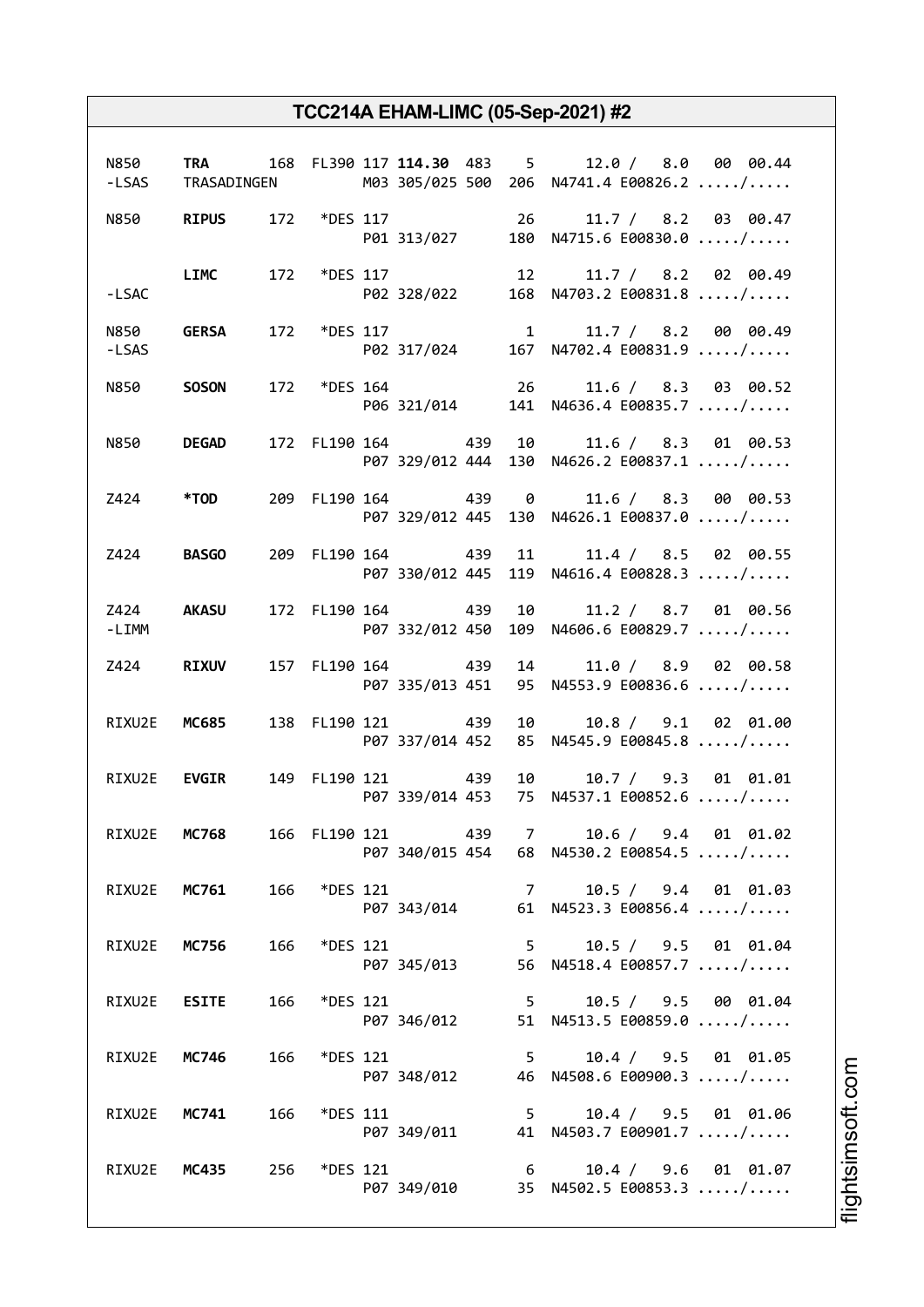| TCC214A EHAM-LIMC (05-Sep-2021) #2 |                             |     |              |             |   |                                                                 |  |
|------------------------------------|-----------------------------|-----|--------------|-------------|---|-----------------------------------------------------------------|--|
| RIXU2E                             | MC430                       |     | 346 *DES 121 | P07 353/008 |   | 10.3 / 9.6 01 01.08<br>$5^{\circ}$<br>30 N4507.4 E00852.0 /     |  |
| RIXU2E                             | MC425                       | 346 | *DES 121     | P08 002/006 |   | $5^{\circ}$<br>10.3 / 9.6 01 01.09<br>25 $N4512.4 E00850.7  / $ |  |
| RIXU2E                             | MC420                       | 346 | *DES 121     | P08 021/003 |   | $5^{\circ}$<br>10.3 / 9.7 01 01.10<br>20 N4517.3 E00849.3 /     |  |
| RIXU2E                             | <b>INLER</b>                | 346 | *DES 121     | P09 063/002 | 5 | 10.2 / 9.7 01 01.11<br>15 $N4522.2 E00848.0  / $                |  |
| RIXU2E                             | LIMC/35R<br><b>MALPENSA</b> | 347 | 768 121      |             |   | 15 9.9 / 10.0 07 01.18<br>N4537.0 E00844.3  /                   |  |

--------------------------------------------------------------------------------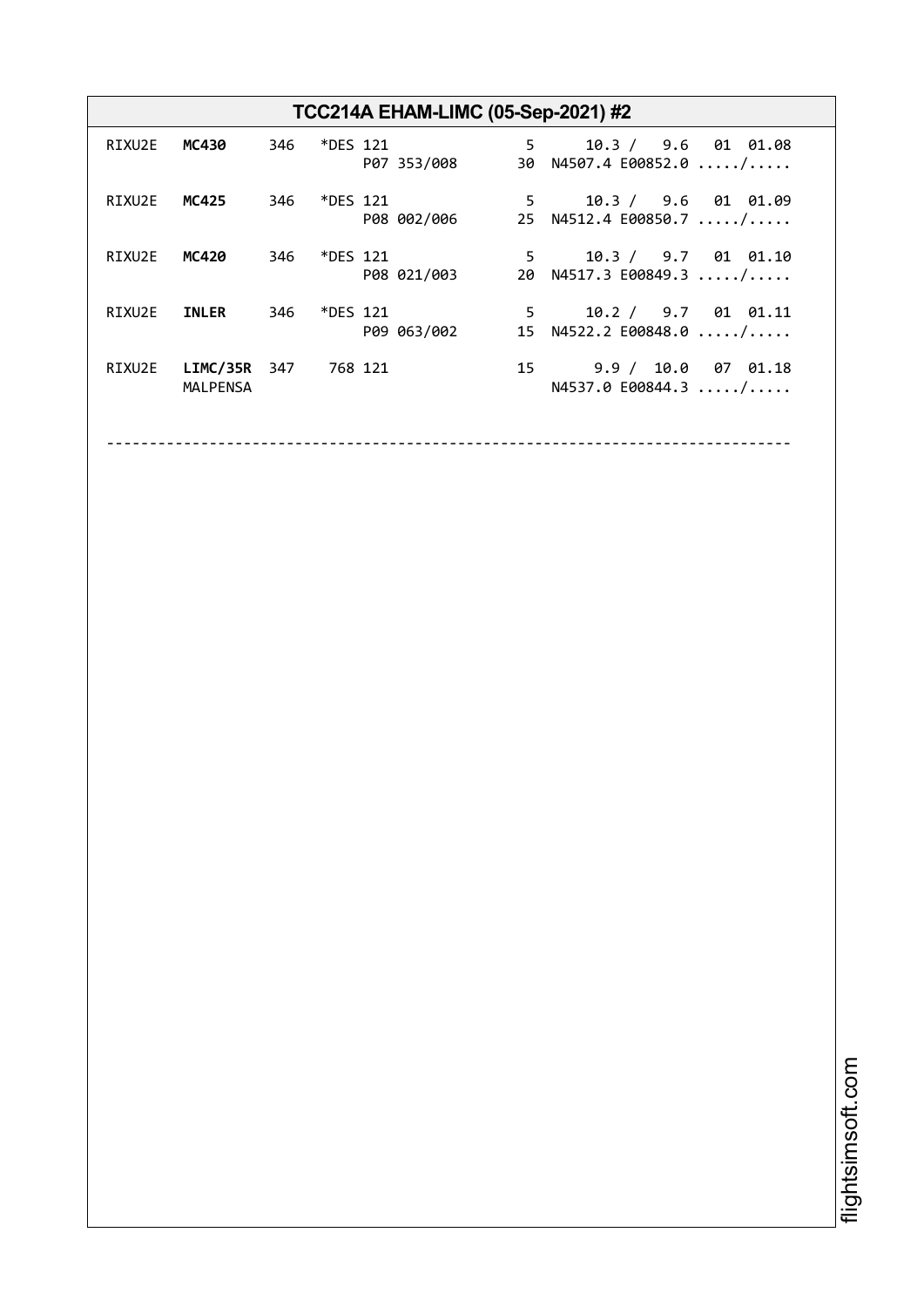| 348/026 -60 FL430 332/025 -58<br>FL430 329/024 -58 FL430<br>324/025 -58<br>345/020 -45 FL410 337/022 -59<br>FL410<br>332/022 -59<br>FL410<br>334/013 -24 FL390<br>343/020 -60<br>FL390<br>337/018 -60<br>FL390<br>331/007 -8 FL370 346/018 -57<br>340/016 -57<br>FL370<br>FL370<br>331/002 +7<br>FL350<br>349/015 - 54<br>FL350<br>FL350<br>FL070<br>345/015 -54<br><b>KRH</b><br><b>TRA</b><br><b>NATOR</b><br><b>DEGAD</b><br>FL430<br>FL230<br>321/025 -58 FL430<br>315/026 -58<br>FL430<br>314/026 -58<br>FL410<br>316/023 -59 FL410<br>310/025 -59<br>FL410<br>310/026 -59<br>FL210<br>310/021 -60 FL390<br>304/025 -60<br>306/026 -60<br>FL390<br>FL390<br>FL190<br>309/019 -57 FL370 304/024 -57<br>308/026 -57<br>FL370<br>FL370<br>FL170<br>FL350<br>310/016 -54 FL350<br>306/023 -54 FL350<br>311/026 -54 FL150<br>(DESCENT)<br>FL390<br>314/030 -59<br>325/027 -44<br>FL310<br>333/017 -24<br>FL230<br>$344/012 - 8$<br><b>FL150</b><br>014/003 +9<br><b>FL070</b><br>END FLIGHTPLAN 00751 TCC214A PJTGC EHAM-LIMC<br>05SEP2021 |               | <b>RIDSU</b> | <b>COL</b> | <b>MISGO</b> | (CLIMB) |
|--------------------------------------------------------------------------------------------------------------------------------------------------------------------------------------------------------------------------------------------------------------------------------------------------------------------------------------------------------------------------------------------------------------------------------------------------------------------------------------------------------------------------------------------------------------------------------------------------------------------------------------------------------------------------------------------------------------------------------------------------------------------------------------------------------------------------------------------------------------------------------------------------------------------------------------------------------------------------------------------------------------------------------------------|---------------|--------------|------------|--------------|---------|
|                                                                                                                                                                                                                                                                                                                                                                                                                                                                                                                                                                                                                                                                                                                                                                                                                                                                                                                                                                                                                                            |               |              |            |              | FL390   |
|                                                                                                                                                                                                                                                                                                                                                                                                                                                                                                                                                                                                                                                                                                                                                                                                                                                                                                                                                                                                                                            | 322/022 -59   |              |            |              | FL310   |
|                                                                                                                                                                                                                                                                                                                                                                                                                                                                                                                                                                                                                                                                                                                                                                                                                                                                                                                                                                                                                                            | 319/019 -60   |              |            |              | FL230   |
|                                                                                                                                                                                                                                                                                                                                                                                                                                                                                                                                                                                                                                                                                                                                                                                                                                                                                                                                                                                                                                            | 321/017 - 57  |              |            |              | FL150   |
|                                                                                                                                                                                                                                                                                                                                                                                                                                                                                                                                                                                                                                                                                                                                                                                                                                                                                                                                                                                                                                            | 328/014 -54   |              |            |              |         |
|                                                                                                                                                                                                                                                                                                                                                                                                                                                                                                                                                                                                                                                                                                                                                                                                                                                                                                                                                                                                                                            |               |              |            |              |         |
|                                                                                                                                                                                                                                                                                                                                                                                                                                                                                                                                                                                                                                                                                                                                                                                                                                                                                                                                                                                                                                            | 324/015 - 24  |              |            |              |         |
|                                                                                                                                                                                                                                                                                                                                                                                                                                                                                                                                                                                                                                                                                                                                                                                                                                                                                                                                                                                                                                            | 326/014 -20   |              |            |              |         |
|                                                                                                                                                                                                                                                                                                                                                                                                                                                                                                                                                                                                                                                                                                                                                                                                                                                                                                                                                                                                                                            | 329/013 -16   |              |            |              |         |
|                                                                                                                                                                                                                                                                                                                                                                                                                                                                                                                                                                                                                                                                                                                                                                                                                                                                                                                                                                                                                                            | 330/011 -12   |              |            |              |         |
|                                                                                                                                                                                                                                                                                                                                                                                                                                                                                                                                                                                                                                                                                                                                                                                                                                                                                                                                                                                                                                            | $329/010 - 8$ |              |            |              |         |
|                                                                                                                                                                                                                                                                                                                                                                                                                                                                                                                                                                                                                                                                                                                                                                                                                                                                                                                                                                                                                                            |               |              |            |              |         |
|                                                                                                                                                                                                                                                                                                                                                                                                                                                                                                                                                                                                                                                                                                                                                                                                                                                                                                                                                                                                                                            |               |              |            |              |         |
|                                                                                                                                                                                                                                                                                                                                                                                                                                                                                                                                                                                                                                                                                                                                                                                                                                                                                                                                                                                                                                            |               |              |            |              |         |
|                                                                                                                                                                                                                                                                                                                                                                                                                                                                                                                                                                                                                                                                                                                                                                                                                                                                                                                                                                                                                                            |               |              |            |              |         |
|                                                                                                                                                                                                                                                                                                                                                                                                                                                                                                                                                                                                                                                                                                                                                                                                                                                                                                                                                                                                                                            |               |              |            |              |         |
|                                                                                                                                                                                                                                                                                                                                                                                                                                                                                                                                                                                                                                                                                                                                                                                                                                                                                                                                                                                                                                            |               |              |            |              |         |
|                                                                                                                                                                                                                                                                                                                                                                                                                                                                                                                                                                                                                                                                                                                                                                                                                                                                                                                                                                                                                                            |               |              |            |              |         |
|                                                                                                                                                                                                                                                                                                                                                                                                                                                                                                                                                                                                                                                                                                                                                                                                                                                                                                                                                                                                                                            |               |              |            |              |         |
|                                                                                                                                                                                                                                                                                                                                                                                                                                                                                                                                                                                                                                                                                                                                                                                                                                                                                                                                                                                                                                            |               |              |            |              |         |
|                                                                                                                                                                                                                                                                                                                                                                                                                                                                                                                                                                                                                                                                                                                                                                                                                                                                                                                                                                                                                                            |               |              |            |              |         |
|                                                                                                                                                                                                                                                                                                                                                                                                                                                                                                                                                                                                                                                                                                                                                                                                                                                                                                                                                                                                                                            |               |              |            |              |         |
|                                                                                                                                                                                                                                                                                                                                                                                                                                                                                                                                                                                                                                                                                                                                                                                                                                                                                                                                                                                                                                            |               |              |            |              |         |
|                                                                                                                                                                                                                                                                                                                                                                                                                                                                                                                                                                                                                                                                                                                                                                                                                                                                                                                                                                                                                                            |               |              |            |              |         |
|                                                                                                                                                                                                                                                                                                                                                                                                                                                                                                                                                                                                                                                                                                                                                                                                                                                                                                                                                                                                                                            |               |              |            |              |         |
|                                                                                                                                                                                                                                                                                                                                                                                                                                                                                                                                                                                                                                                                                                                                                                                                                                                                                                                                                                                                                                            |               |              |            |              |         |
|                                                                                                                                                                                                                                                                                                                                                                                                                                                                                                                                                                                                                                                                                                                                                                                                                                                                                                                                                                                                                                            |               |              |            |              |         |
|                                                                                                                                                                                                                                                                                                                                                                                                                                                                                                                                                                                                                                                                                                                                                                                                                                                                                                                                                                                                                                            |               |              |            |              |         |
|                                                                                                                                                                                                                                                                                                                                                                                                                                                                                                                                                                                                                                                                                                                                                                                                                                                                                                                                                                                                                                            |               |              |            |              |         |
|                                                                                                                                                                                                                                                                                                                                                                                                                                                                                                                                                                                                                                                                                                                                                                                                                                                                                                                                                                                                                                            |               |              |            |              |         |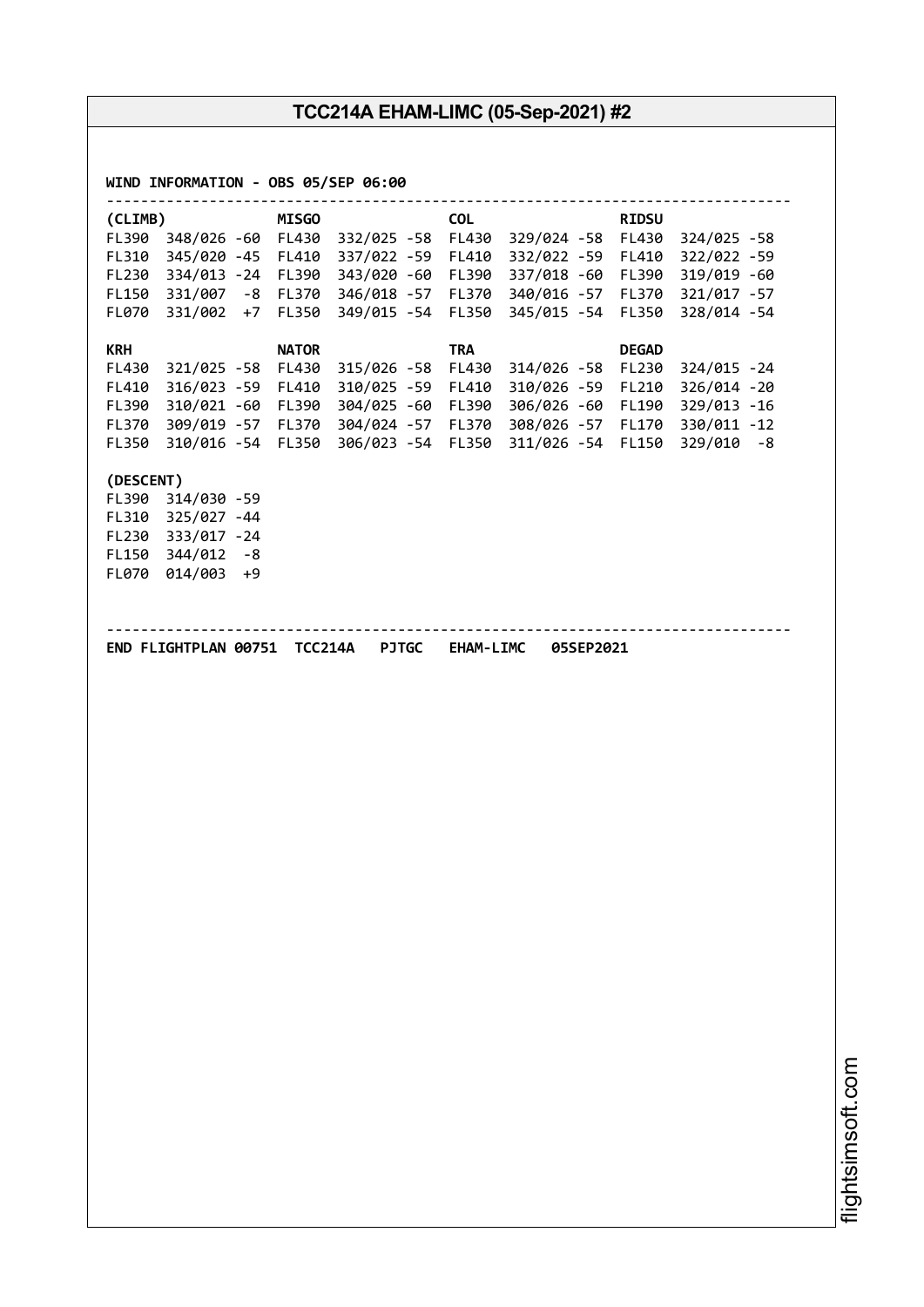**[ATC FLIGHTPLAN]**

(FPL-TCC214A-IS -B77L/H-SDE1FGHIJ1J5M1RWXY/LB2 -EHAM1815 -N0483F390 DCT EDUPO Z739 MISGO DCT COL DCT RIDSU L607 ABUKA UN850 NATOR N850 DEGAD/N0439F190 Z424 RIXUV -LIMC0118 LIMF -PBN/A1B1C1D1L1O1S2 NAV/RNVD1E2A1 DOF/210905 REG/PJTGC EET/EDVV0010 EDUU0021 LSAC0044 LSAS0053 SEL/SALH CODE/484DC5 RVR/75 OPR/TRADEWIND CARIBBEAN ORGN/TNCCTCAP PER/C RMK/TCAS -E/0252)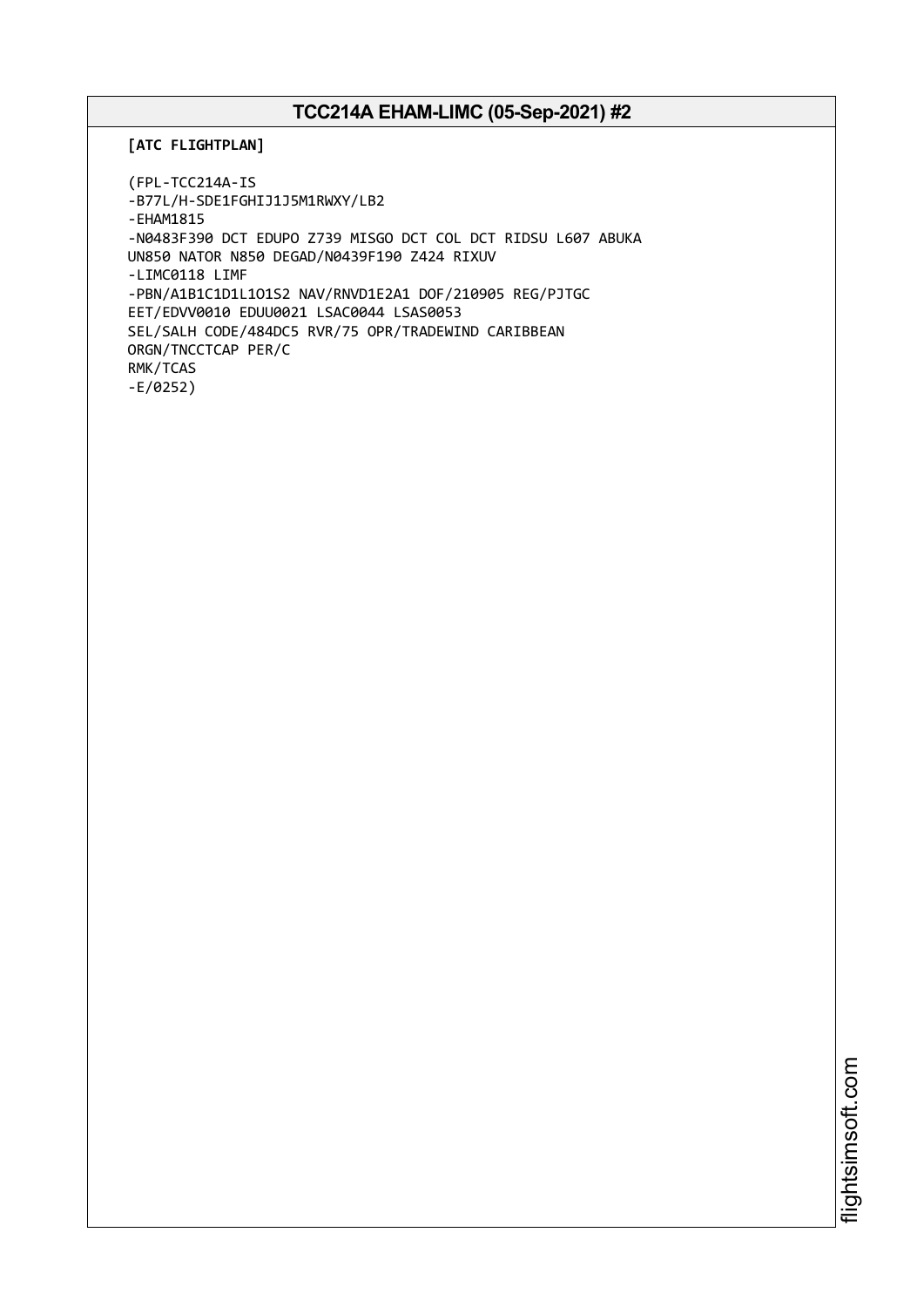┌──────────────────────────────────────────────────────────────────────────────┐

└──────────────────────────────────────────────────────────────────────────────┘

┌──────────────────────────────────────────────────────────────────────────────┐

**[PLANNING WEATHER]**

┌──────────────────────────────────────────────────────────────────────────────┐ │**ORIGIN: EHAM/AMS (SCHIPHOL, NETHERLANDS) UTC +02:00**│

EHAM 051225Z 07007KT 030V120 CAVOK 21/13 Q1022 NOSIG EHAM 051111Z 0512/0618 07007KT CAVOK BECMG 0602/0605 VRB02KT 6000 MIFG BECMG 0606/0608 CAVOK

┌──────────────────────────────────────────────────────────────────────────────┐ │**DESTINATION: LIMC/MXP (MALPENSA, ITALY) UTC +02:00**│

LIMC 051220Z 22007KT 150V260 CAVOK 27/13 Q1019 NOSIG LIMC 051100Z 0512/0618 VRB05KT CAVOK BECMG 0520/0522 02008KT BECMG 0606/0608 VRB05KT

│**ALTERNATE: LIMF/TRN (CASELLE, ITALY) UTC +02:00**│

LIMF 051220Z VRB04KT CAVOK 27/14 Q1019 LIMF 051100Z 0512/0612 VRB05KT CAVOK

│**ADEQUATE: EDDS/STR (STUTTGART, GERMANY) UTC +02:00**│

EDDS 051220Z 09004KT 030V170 CAVOK 25/13 Q1020 NOSIG EDDS 051100Z 0512/0612 VRB02KT CAVOK

> i⊒<br>⊫ htsim soft.c om

## └──────────────────────────────────────────────────────────────────────────────┘

└──────────────────────────────────────────────────────────────────────────────┘

└──────────────────────────────────────────────────────────────────────────────┘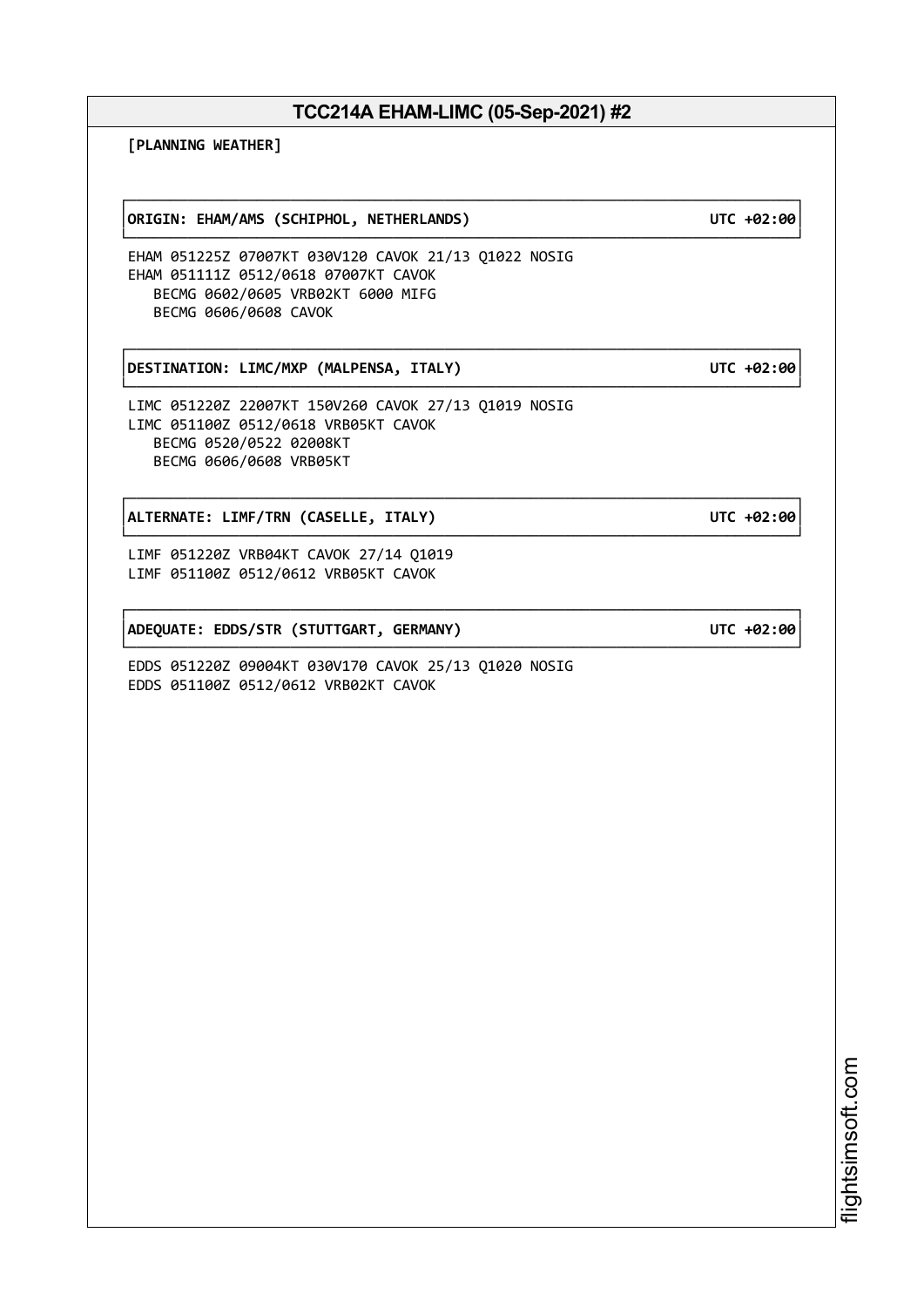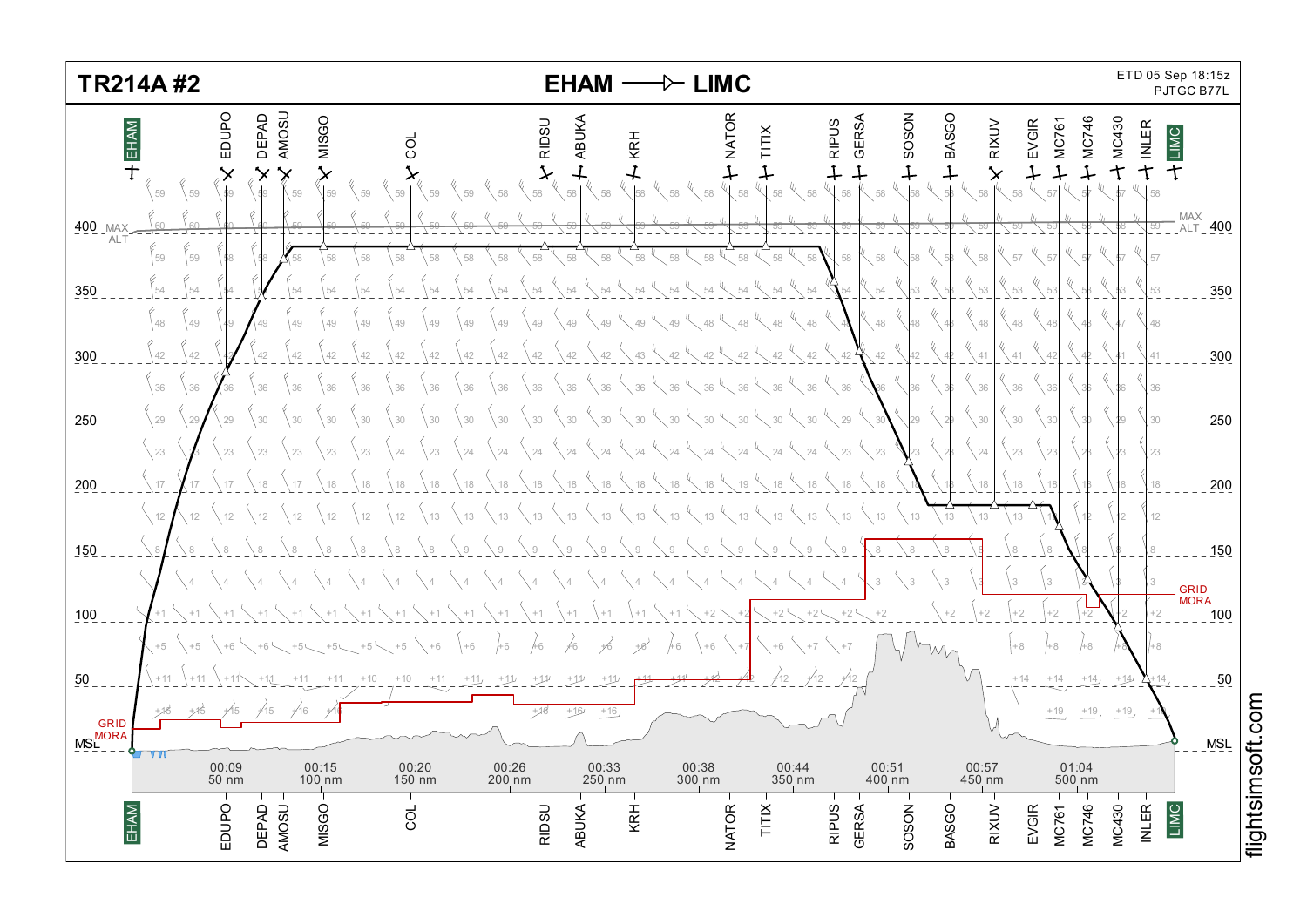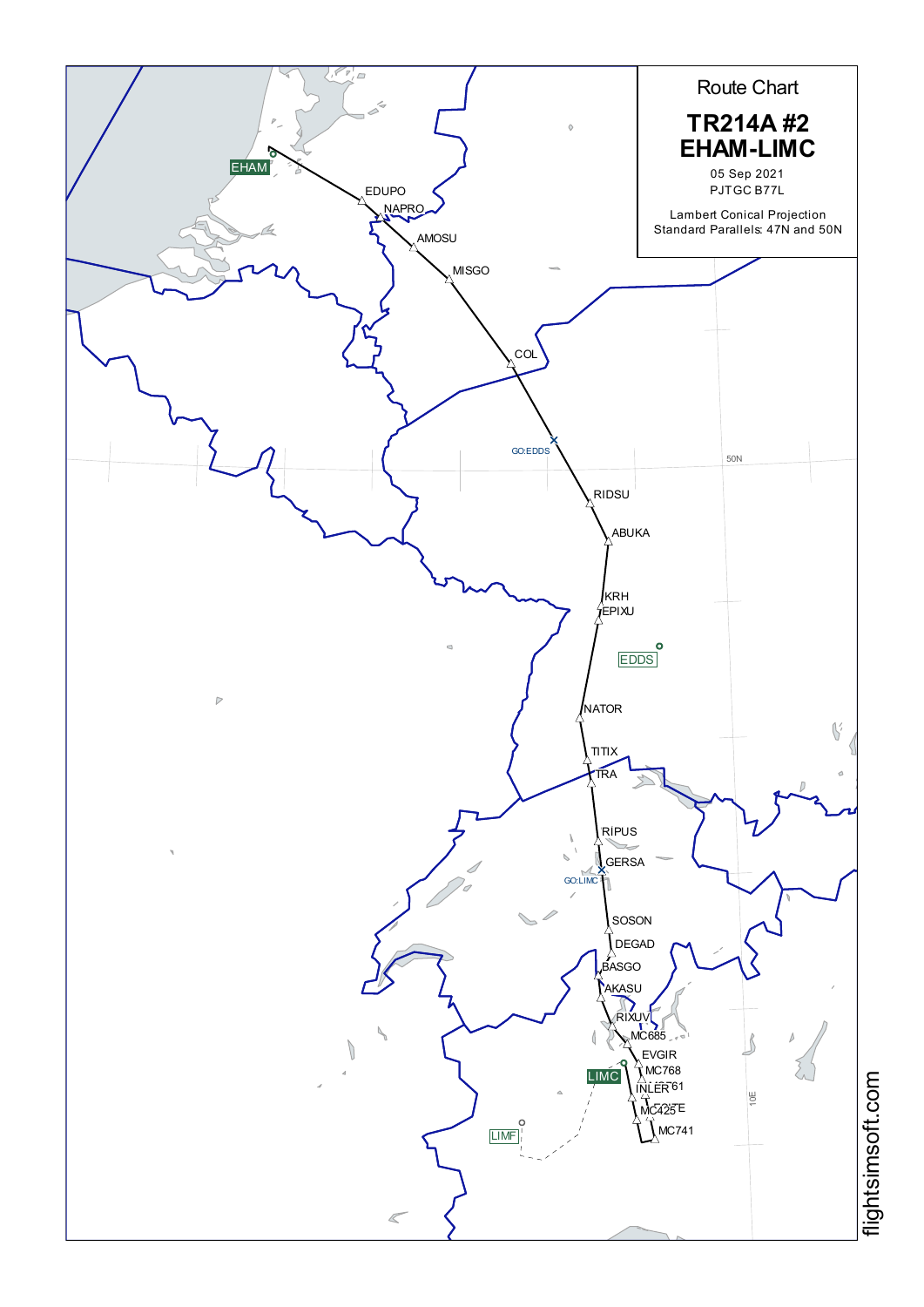$\frac{62}{52}$  61 61 61 61 62 62 62 62 Wind Chart  $^{61}$   $\bigwedge^{61}$   $^{61}$   $^{61}$   $^{61}$   $^{61}$   $^{61}$   $^{62}$   $^{63}$   $^{63}$   $^{61}$   $^{61}$   $^{61}$   $^{61}$   $^{61}$   $^{61}$   $^{61}$   $^{61}$   $^{61}$   $^{61}$ 62 62 62 **FL390** <sup>61</sup> <sup>61</sup> <sup>62</sup> <sup>61</sup> <sup>61</sup> <sup>60</sup> <sup>60</sup> <sup>60</sup> <sup>61</sup> <sup>61</sup> <sup>61</sup> <sup>61</sup> <sup>61</sup> <sup>61</sup> <sup>61</sup> <sup>61</sup> <sup>62</sup> <sup>62</sup> <sup>62</sup> **TR214A #2** EHAM<sup>®</sup>  $^{61}$   $^{61}$   $^{61}$   $^{61}$   $^{60}$   $^{61}$   $^{60}$   $^{60}$   $^{60}$   $^{60}$   $^{60}$   $^{60}$   $^{61}$   $^{61}$   $^{61}$   $^{61}$   $\bullet$   $\bullet$   $\bullet$ <sup>62</sup> <sup>62</sup> <sup>62</sup> **EHAM-LIMC** EDUPO **NAPRO**  $\frac{61}{60}$   $\begin{bmatrix} 60\\ 60 \end{bmatrix}$   $\begin{bmatrix} 60\\ 60 \end{bmatrix}$   $\begin{bmatrix} 60\\ 60 \end{bmatrix}$   $\begin{bmatrix} 60\\ 60 \end{bmatrix}$   $\begin{bmatrix} 60\\ 60 \end{bmatrix}$   $\begin{bmatrix} 60\\ 61 \end{bmatrix}$   $\begin{bmatrix} 61\\ 61 \end{bmatrix}$   $\begin{bmatrix} 61\\ 61 \end{bmatrix}$   $\begin{bmatrix} 60\\ 61 \end{bmatrix}$   $\begin{bmatrix} 105$ Observed 05 Sep 2021 06:00 UTC Valid 05 Sep 2021 19:00 UTC AMOSU 60 60 60 60 60 60 60 60 60 60 60 60 61 61 61 61 **Provi** Provided by PFPX  $\mathbf{M}^{\text{MISGO}}$ Wind speed in knots.  $\frac{60}{10}$   $\frac{60}{10}$   $\frac{60}{100}$   $\frac{60}{100}$   $\frac{60}{100}$   $\frac{60}{100}$   $\frac{60}{100}$   $\frac{60}{100}$   $\frac{60}{100}$   $\frac{60}{100}$   $\frac{60}{100}$   $\frac{60}{100}$   $\frac{60}{100}$   $\frac{60}{100}$   $\frac{60}{100}$   $\frac{60}{100}$   $\frac{60}{100}$   $\$ which speed in Nicia.<br>Temperatures in degrees Celsius and negative unless prefixed by '+'  $\frac{69}{10}$  59  $\frac{59}{59}$   $\frac{69}{59}$   $\frac{69}{59}$   $\frac{60}{59}$   $\frac{60}{59}$   $\frac{60}{59}$   $\frac{60}{59}$   $\frac{60}{59}$   $\frac{60}{59}$ ر<br>Lambert Conical Projection Standard Parallels: 47N and 50N  $\frac{55}{59}$  59 59 59 59 59 59 59 59  $\frac{2}{59}$  59  $\frac{2}{59}$  59  $\frac{2}{59}$   $\frac{2}{59}$   $\frac{2}{59}$   $\frac{2}{59}$   $\frac{2}{59}$   $\frac{2}{59}$   $\frac{2}{59}$   $\frac{2}{59}$   $\frac{2}{59}$   $\frac{2}{59}$   $\frac{2}{59}$   $\frac{2}{59}$   $\frac{2}{59}$   $\frac{2}{59}$   $\frac$  $_{\rm COL}$  $^{\prime}$  $\leftarrow$  61  $\leftarrow$  61 <sup>61</sup> <sup>61</sup> <sup>61</sup> <sup>58</sup> <sup>58</sup> <sup>58</sup> <sup>58</sup> <sup>59</sup> <sup>59</sup> <sup>59</sup> <sup>60</sup> <sup>60</sup> <sup>58</sup> <sup>58</sup> <sup>59</sup> <sup>59</sup>  $4\frac{1}{60}$   $4\frac{1}{61}$ <sup>61</sup> <sup>61</sup> <sup>57</sup> <sup>57</sup> <sup>58</sup> <sup>58</sup> <sup>58</sup> <sup>59</sup> <sup>59</sup> <sup>60</sup> <sup>60</sup> <sup>61</sup> <sup>58</sup> <sup>57</sup> <sup>59</sup> <sup>58</sup>  $60 \times 60$  $\frac{1}{68}$  58 58 57 57 57  $\frac{1}{67}$   $\frac{1}{67}$   $\frac{1}{67}$   $\frac{1}{67}$   $\frac{1}{67}$   $\frac{1}{67}$   $\frac{1}{67}$   $\frac{1}{67}$   $\frac{1}{67}$   $\frac{1}{67}$   $\frac{1}{67}$   $\frac{1}{67}$   $\frac{1}{67}$   $\frac{1}{67}$   $\frac{1}{67}$   $\frac{1}{67}$   $\frac{1}{67}$   $\frac{1}{67$  $80N$ 60  $\frac{1}{60}$  60  $\frac{1}{60}$  58 58 57  $\frac{1}{37}$   $\frac{1}{37}$   $\frac{1}{37}$   $\frac{1}{37}$   $\frac{1}{37}$   $\frac{1}{38}$   $\frac{1}{38}$   $\frac{1}{39}$   $\frac{1}{39}$   $\frac{1}{39}$   $\frac{1}{39}$   $\frac{1}{39}$   $\frac{1}{39}$   $\frac{1}{39}$   $\frac{1}{39}$   $\frac{1}{39}$   $\frac{1}{39}$   $\frac{1}{39}$   $\frac$  $\zeta$ RIDSU  $^{|\psi\rangle}$  $60 \times 60$  $^{58}$   $\{57\}$   $\{57\}$   $\{57\}$   $\{56\}$   $\{57\}$   $\{57\}$   $\{57\}$   $\{58\}$   $\{59\}$   $\{59\}$   $\{60\}$   $\{ABUKA, 60\}$   $\{60\}$  $\sqrt[6]{\frac{60}{100}}$  $^{58}$   $\{58$   $\{57$   $\}$   $57$   $\{57$   $\}$   $56$   $\{56$   $\{57\}$   $\{57\}$   $\{57\}$   $\{58\}$   $\{58\}$   $\{59\}$   $\{59\}$   $\{60\}$   $\{60\}$   $\{60\}$   $\{60\}$  $\chi$  60 59  $\left\{58\right\}$   $\left\{57\right\}$   $\left\{57\right\}$   $\left\{57\right\}$   $\left\{56\right\}$   $\left\{57\right\}$   $\left\{57\right\}$   $\left\{57\right\}$   $\left\{58\right\}$   $\left\{58\right\}$   $\left\{58\right\}$   $\left\{58\right\}$   $\left\{58\right\}$   $\left\{60\right\}$   $\left\{50\right\}$   $\left\{60\right\}$   $\left\{60\right\$  $\,$ krh $,~^{\ell}$ EPIXU 60 4 60 59  $\%$  50  $\%$  58  $\%$  57  $\%$  57  $\%$  57  $\%$  57  $\%$  57  $\%$  58  $\%$  58  $\%$  59  $\%$  59  $\%$  60  $\%$  60  $\%$  60  $\%$  60  $\%$  60  $\%$  60  $\%$  60  $\%$  60  $\%$  60  $\%$  60  $\%$  60  $\%$  60  $\%$  60  $\%$  60  $\%$  60  $\%$  60  $\$  $60 \frac{4}{60}$  60  $\frac{4}{60}$ 60  $\,$  59  $\,$   $\,$  59  $\,$   $\,$  59  $\,$   $\,$   $\,$  58  $\,$   $\,$   $\,$  58  $\,$   $\,$  58  $\,$  58  $\,$   $\,$  59  $\,$  59  $\,$  59  $\,$   $\,$  50  $\,$  50  $\,$  50  $\,$  50  $\,$  50  $\,$  50  $\,$  50  $\,$  50  $\,$  50  $\,$  50  $\,$  50  $\,$   $60 \frac{1}{60}$  60  $\frac{1}{60}$  60 61  $\chi$  60  $\chi$  60  $\chi$  59  $\chi$  59  $\chi$  58  $\chi$  58  $\chi$  58  $\chi$  58  $\chi$  58  $\chi$  59  $\chi$  59  $\chi$  59  $\chi$  60  $\chi$  60  $\chi$  60  $\chi$  60  $\chi$  60  $\chi$  60  $\chi$  60  $\chi$  60  $\chi$  60  $\chi$  60  $\chi$  60  $\chi$  60  $\chi$  60  $\chi$  60  $\chi$  60  $\$ **NATOR** <sup>60</sup> 60 W 60 61  $\ll$  61  $\ll$  60  $\ll$  60  $\ll$  60  $\ll$  60  $\ll$  69  $\ll$  60  $\ll$  60  $\ll$  60  $\ll$  60  $\ll$  60  $\ll$  60  $\ll$  60  $\ll$  60  $\ll$  60  $\ll$  60  $\ll$  60  $\ll$  60  $\ll$  60  $\ll$  60  $\ll$  60  $\ll$  60  $\ll$  60  $\ll$  60  $\ll$  60  $\ll$  60  $\ll$  60  $\$  $\frac{60}{\pi}$ X 60 61  $\ll$  61  $\ll$  61  $\ll$  61  $\ll$  60  $\ll$  60  $\ll$  60  $\ll$  60  $\ll$  60  $\ll$  60  $\ll$  60  $\ll$  60  $\ll$  60  $\ll$  60  $\ll$  60  $\ll$  60  $\ll$  60  $\ll$  60  $\ll$  60  $\ll$  60  $\ll$  60  $\ll$  60  $\ll$  60  $\ll$  60  $\ll$  60  $\ll$  60  $\ll$  60  $\ll$  60  $\$ TRA 62  $\chi$  61  $\chi$  61  $\chi$  61  $\chi$  61  $\chi$  60  $\chi$  60  $\chi$  60  $\chi$  60  $\chi$  60  $\chi$  60  $\chi$  60  $\chi$  60  $\chi$  60  $\chi$  60  $\chi$  60  $\chi$  60  $\chi$  60  $\chi$  60  $\chi$  60  $\chi$  60  $\chi$  60  $\chi$  60  $\chi$  60  $\chi$  60  $\chi$  60  $\chi$  60  $\chi$  60  $\$  $60 - 60$ RIPUS<br>} 60 62  $\ll$  62  $\ll$  61  $\ll$  61  $\ll$  61  $\ll$  61  $\ll$  61  $\ll$  61  $\ll$  61  $\ll$  61  $\ll$  60  $\ll$  60  $\ll$  60  $\ll$  60  $\ll$  60  $\ll$  60  $\ll$  60  $\ll$  60  $\ll$  60  $\ll$  60 **GERSA** 62  $\ll$  62  $\ll$  62  $\ll$  62  $\ll$  61  $\ll$  61  $\ll$  61  $\ll$  61  $\ll$  61  $\ll$  61  $\ll$  61  $\ll$  60  $\ll$  60  $\ll$  60  $\ll$  60  $\ll$  60  $\ll$  60  $\ll$  60  $\ll$  60  $\ll$  60  $\ll$  60  $\ll$  60  $\ll$  60  $\ll$  60  $\ll$  60  $\ll$  60  $\ll$  60  $\ll$  60  $\$  $59 \times 59 \times$ tı. **IL**<br>SOSON  $52$   $\%$   $52$   $\%$   $52$   $\%$   $53$   $\%$   $51$   $\%$   $51$   $\%$   $51$   $\%$   $51$   $\%$   $51$   $\%$   $51$   $\%$   $51$   $\%$   $52$   $\%$   $53$   $\%$   $55$   $\%$   $55$   $\%$   $52$   $\%$   $53$   $\%$   $55$  $59 - 59$ 62  $\sqrt{62}$   $\sqrt{62}$   $\sqrt{62}$   $\sqrt{61}$   $\sqrt{61}$   $\sqrt{61}$   $\sqrt{61}$   $\sqrt{61}$   $\sqrt{61}$   $\sqrt{61}$   $\sqrt{61}$   $\sqrt{61}$   $\sqrt{61}$   $\sqrt{61}$   $\sqrt{61}$   $\sqrt{61}$   $\sqrt{61}$   $\sqrt{61}$   $\sqrt{61}$   $\sqrt{61}$   $\sqrt{61}$   $\sqrt{61}$   $\sqrt{61}$   $\sqrt{61}$   $\$ DEGAD  $59 \times 59$ **ASGO** ric∼<br>AKASÛ  $52$   $\%$  62  $\%$  62  $\%$  62  $\%$  61  $\%$  61  $\%$  61  $\%$  61  $\%$  61  $\%$  61  $\%$  61  $\%$  61  $\%$  60  $\%$  60  $\%$  60  $\%$  60  $\%$  60  $\%$  60  $\%$  60  $\%$  60  $\%$  60  $\%$  60  $\%$  60  $\%$  60  $\%$  60  $\%$  60  $\%$  60  $\%$  60 59 59  $^{12}$   $^{13}$  62  $^{14}$  62  $^{14}$  62  $^{14}$  61  $^{14}$  61  $^{14}$  61  $^{14}$  61  $^{14}$  61  $^{14}$  61  $^{14}$  61  $^{14}$  61  $^{14}$  61  $^{14}$  61  $^{14}$  61  $^{14}$  61  $^{14}$  61  $^{14}$  61  $^{14}$  61  $^{14}$  61  $^{14}$  61  $^{14}$  62  $^{14$ **RIXUVV**  $59$  $MC685$ 58 58  $\frac{1}{2}$   $\frac{1}{2}$   $\frac{1}{2}$   $\frac{1}{2}$   $\frac{1}{2}$   $\frac{1}{2}$   $\frac{1}{2}$   $\frac{1}{2}$   $\frac{1}{2}$   $\frac{1}{2}$   $\frac{1}{2}$   $\frac{1}{2}$   $\frac{1}{2}$   $\frac{1}{2}$   $\frac{1}{2}$   $\frac{1}{2}$   $\frac{1}{2}$   $\frac{1}{2}$   $\frac{1}{2}$   $\frac{1}{2}$   $\frac{1}{2}$   $\frac{1}{2}$   $\stackrel{U}{\mathbb{E}}$ VGIR $\stackrel{U}{\rightarrow}$  $X$ MC768 LIMC  $\frac{1}{2}$  59  $\frac{1}{2}$  61  $\frac{1}{2}$  61  $\frac{1}{2}$  61  $\frac{1}{2}$  61  $\frac{1}{2}$  61  $\frac{1}{2}$  61  $\frac{1}{2}$  61  $\frac{1}{2}$  61  $\frac{1}{2}$  61  $\frac{1}{2}$  61  $\frac{1}{2}$  61  $\frac{1}{2}$  68  $\frac{1}{2}$  61  $\frac{1}{2}$  62  $\frac{1}{2}$  62  $\frac{1}{2}$  62 58 58 INLER<sup>61</sup> 10E  $MC425E$ 58 K 58  $\frac{1}{58}$  61  $\frac{1}{58}$  61  $\frac{1}{58}$  61  $\frac{1}{58}$   $\frac{1}{58}$   $\frac{1}{58}$   $\frac{1}{58}$   $\frac{1}{58}$   $\frac{1}{58}$   $\frac{1}{58}$   $\frac{1}{58}$   $\frac{1}{58}$   $\frac{1}{58}$   $\frac{1}{58}$   $\frac{1}{58}$   $\frac{1}{58}$   $\frac{1}{58}$   $\frac{1}{58}$   $\frac{1}{58}$   $\frac$  $\sqrt{\text{MC}}$ 741 W<sub>60</sub> W 58 4 58  $^{61}$   $^{61}$   $^{61}$   $^{61}$   $^{61}$   $^{61}$   $^{61}$   $^{61}$   $^{61}$   $^{61}$   $^{61}$   $^{61}$   $^{61}$   $^{61}$   $^{61}$   $^{61}$   $^{61}$   $^{61}$   $^{61}$   $^{61}$   $^{61}$   $^{61}$   $^{61}$   $^{61}$   $^{61}$   $^{61}$   $^{61}$   $^{61}$   $^{61}$   $^{61}$   $^{61}$   $^{61$ 58 <u>W</u> 58  $^{61}$   $^{61}$   $^{61}$   $^{61}$   $^{61}$   $^{61}$   $^{61}$   $^{61}$   $^{61}$   $^{61}$   $^{61}$   $^{61}$   $^{61}$   $^{61}$   $^{61}$   $^{61}$   $^{61}$   $^{61}$   $^{61}$   $^{61}$   $^{61}$   $^{61}$   $^{61}$   $^{61}$   $^{61}$   $^{61}$   $^{61}$   $^{61}$   $^{61}$   $^{61}$   $^{61}$   $^{61$ <sup>58</sup> <sup>58</sup> <sup>58</sup> <sup>61</sup> <sup>61</sup> <sup>61</sup> <sup>61</sup> <sup>61</sup> <sup>61</sup> <sup>61</sup> <sup>60</sup> <sup>60</sup> <sup>60</sup> <sup>59</sup> <sup>59</sup> <sup>61</sup> <sup>61</sup> <sup>61</sup>  $44.58$   $4.58$   $4.58$ 处

i≣ htsim soft.c o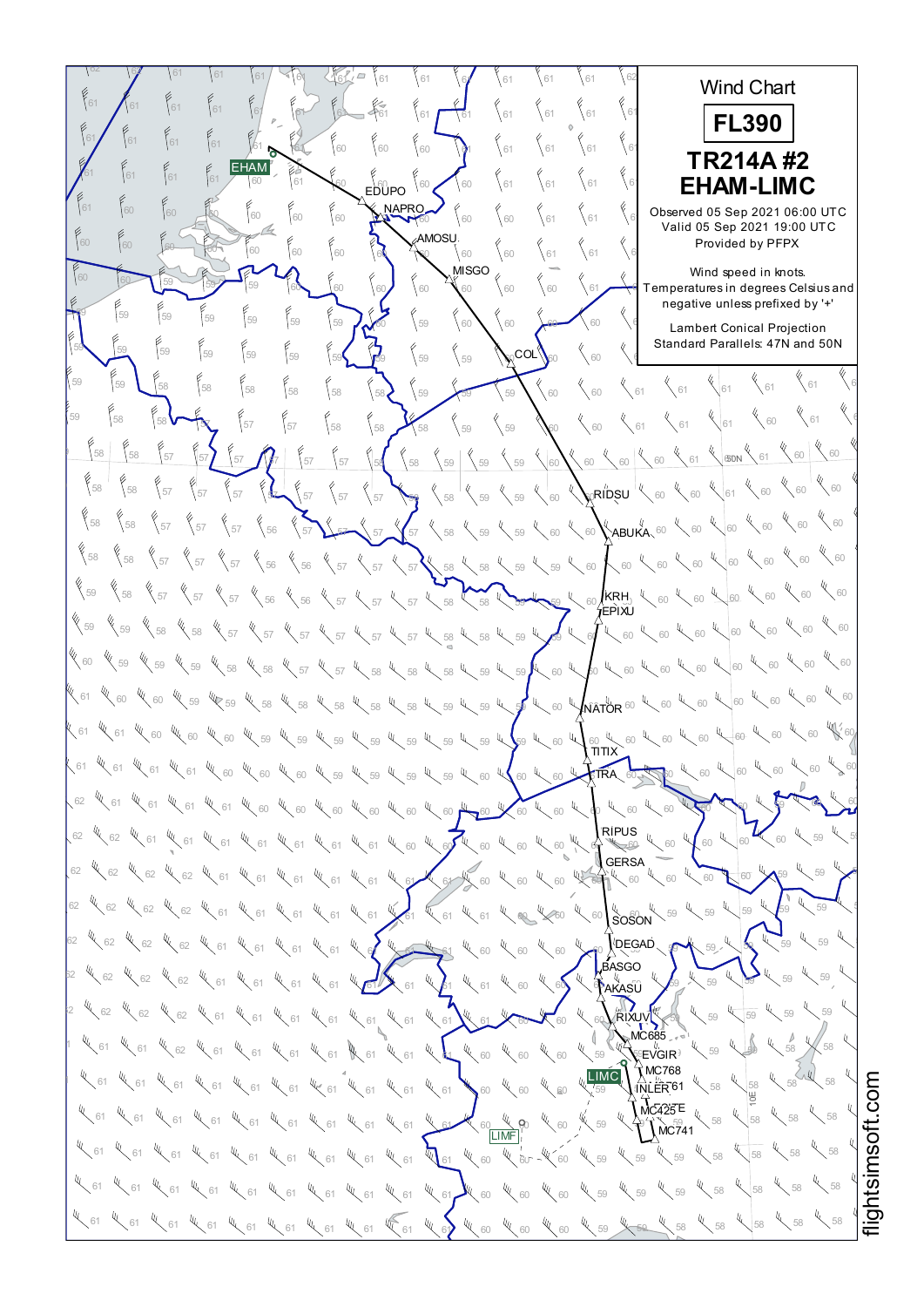$54$   $\begin{bmatrix} 54 & 54 & 54 \end{bmatrix}$   $\begin{bmatrix} 54 & 54 \end{bmatrix}$   $\begin{bmatrix} 54 & 54 \end{bmatrix}$   $\begin{bmatrix} 54 & 54 \end{bmatrix}$   $\begin{bmatrix} 54 & 5 \end{bmatrix}$   $\begin{bmatrix} 55 & 55 \end{bmatrix}$   $\begin{bmatrix} 55 & 5 \end{bmatrix}$ 55 56 55 Wind Chart 54  $\bigwedge$  54  $\bigcup$  54  $\bigcup$  54  $\bigcup$  54  $\bigcup$  54  $\bigcup$  54  $\bigcup$  55  $\bigcup$  55  $\bigcup$  55 55 55 55 **FL350** <sup>55</sup> <sup>55</sup> <sup>55</sup> <sup>54</sup> <sup>54</sup> <sup>54</sup> <sup>54</sup> <sup>54</sup> <sup>54</sup> <sup>54</sup> <sup>55</sup> <sup>55</sup> <sup>54</sup> <sup>54</sup> <sup>54</sup> <sup>54</sup> <sup>55</sup> <sup>55</sup> <sup>55</sup> **TR214A #2** EHAM  $54$  54  $\begin{bmatrix} 54 \end{bmatrix}$   $54$   $\begin{bmatrix} 54 \end{bmatrix}$   $54$   $\begin{bmatrix} 54 \end{bmatrix}$   $54$   $\begin{bmatrix} 54 \end{bmatrix}$   $54$   $\begin{bmatrix} 54 \end{bmatrix}$   $55$   $\begin{bmatrix} 54 \end{bmatrix}$   $56$   $\begin{bmatrix} 54 \end{bmatrix}$   $56$ <sup>55</sup> <sup>55</sup> <sup>55</sup> **EHAM-LIMC** EDUPO NAPRO  $54$   $\begin{bmatrix} 54 \end{bmatrix}$   $\begin{bmatrix} 54 \end{bmatrix}$   $\begin{bmatrix} 54 \end{bmatrix}$   $\begin{bmatrix} 54 \end{bmatrix}$   $\begin{bmatrix} 54 \end{bmatrix}$   $\begin{bmatrix} 54 \end{bmatrix}$   $\begin{bmatrix} 54 \end{bmatrix}$   $\begin{bmatrix} 54 \end{bmatrix}$   $\begin{bmatrix} 54 \end{bmatrix}$   $\begin{bmatrix} 55 \end{bmatrix}$   $\begin{bmatrix} 55 \end{bmatrix}$   $\begin{bmatrix} 55 \end{bmatrix}$  Observed 05 Sep 2021 06:00 UTC Valid 05 Sep 2021 19:00 UTC AMOSU <sup>55</sup> <sup>55</sup> <sup>55</sup> <sup>54</sup> <sup>54</sup> <sup>54</sup> <sup>54</sup> <sup>54</sup> <sup>54</sup> <sup>54</sup> <sup>55</sup> <sup>55</sup> <sup>53</sup> <sup>54</sup> <sup>53</sup> <sup>54</sup> Provided by PFPX **MISGO** Wind speed in knots.  $\frac{53}{54}$   $\frac{54}{54}$   $\frac{54}{54}$   $\frac{54}{54}$   $\frac{54}{54}$   $\frac{54}{54}$   $\frac{12}{54}$   $\frac{12}{54}$   $\frac{12}{54}$   $\frac{12}{54}$   $\frac{12}{54}$  Temperatures which speed in Nicks.<br>Temperatures in degrees Celsius and negative unless prefixed by '+' <sup>55</sup> <sup>55</sup> <sup>55</sup> <sup>54</sup> <sup>54</sup> <sup>54</sup> <sup>54</sup> <sup>54</sup> <sup>54</sup> <sup>54</sup> <sup>54</sup> <sup>54</sup> <sup>53</sup> <sup>54</sup> <sup>53</sup> <sup>53</sup> ر<br>Lambert Conical Projection Standard Parallels: 47N and 50N <sup>55</sup> <sup>55</sup> <sup>53</sup> <sup>54</sup> <sup>54</sup> <sup>54</sup> <sup>54</sup> <sup>54</sup> <sup>54</sup> <sup>54</sup> <sup>55</sup> <sup>55</sup> <sup>53</sup> <sup>53</sup> <sup>53</sup> <sup>53</sup>  $_{\mathsf{COL}}$  $\left\{ \right._{55} \quad \left\{ \right._{55}$ <sup>55</sup> <sup>55</sup> <sup>55</sup> <sup>53</sup> <sup>54</sup> <sup>54</sup> <sup>54</sup> <sup>54</sup> <sup>54</sup> <sup>54</sup> <sup>54</sup> <sup>54</sup> <sup>53</sup> <sup>53</sup> <sup>53</sup> <sup>53</sup>  $rac{6}{55}$  55 <sup>55</sup> <sup>55</sup> <sup>53</sup> <sup>53</sup> <sup>53</sup> <sup>54</sup> <sup>54</sup> <sup>54</sup> <sup>54</sup> <sup>54</sup> <sup>54</sup> <sup>55</sup> <sup>53</sup> <sup>53</sup> <sup>53</sup> <sup>53</sup>  $55 \Big| \begin{array}{c} 6 \\ 55 \end{array}$ 53 53 53 52 53 53 53 53 54 54 54 54 54 54 55 54 55 55 53 50N  $54 \times 55$  $\frac{1}{53}$  53  $\frac{5}{52}$  53  $\frac{6}{53}$  53  $\frac{5}{53}$  53  $\frac{5}{53}$  54  $\frac{1}{54}$   $\frac{1}{54}$   $\frac{1}{54}$   $\frac{1}{54}$   $\frac{1}{54}$   $\frac{1}{54}$   $\frac{1}{54}$   $\frac{1}{55}$   $\frac{1}{55}$  $_4$ RIDSU $^+$  $\chi$  54 53  $\{53 \}$   $\{52 \}$   $\{52 \}$   $\{53 \}$   $\{53 \}$   $\{53 \}$   $\{53 \}$   $\{53 \}$   $\{54 \}$   $\{54 \}$   $\{54 \}$   $\{54 \}$   $\{54 \}$   $\{54 \}$   $\{55 \}$  $\left\langle \right\rangle$  54 53  $\begin{bmatrix} 53 & \times 52 \end{bmatrix}$  52  $\begin{bmatrix} 52 & \times 52 \end{bmatrix}$  53  $\begin{bmatrix} 53 & \times 53 \end{bmatrix}$  53  $\begin{bmatrix} 53 & \times 53 \end{bmatrix}$  54  $\begin{bmatrix} 54 & \times 54 \end{bmatrix}$  54  $\begin{bmatrix} 54 & \times 54 \end{bmatrix}$  54  $\begin{bmatrix} 54 & \times 54 \end{bmatrix}$  $\chi$ <sub>54</sub> 53  $\frac{1}{53}$   $\frac{1}{53}$   $\frac{1}{53}$   $\frac{1}{53}$   $\frac{1}{53}$   $\frac{1}{53}$   $\frac{1}{53}$   $\frac{1}{53}$ KRH EPIXU <sup>54</sup> <sup>54</sup> <sup>54</sup> <sup>53</sup> <sup>53</sup> <sup>53</sup> <sup>53</sup> <sup>53</sup> <sup>53</sup> <sup>53</sup> <sup>53</sup> <sup>53</sup> <sup>54</sup> <sup>54</sup> <sup>54</sup> <sup>53</sup> <sup>53</sup> <sup>53</sup> <sup>53</sup>  $\chi$  54 WE 53 WE 53 WE 53 WE 53 WE 53 WE 53 WE 53 WE 53 WE 53 WE 53 WE 54 YEAR 54 WE 54 WE 54  $\sqrt{54}$ <sup>54</sup> <sup>54</sup> <sup>54</sup> <sup>53</sup> <sup>53</sup> <sup>53</sup> <sup>53</sup> <sup>53</sup> <sup>53</sup> <sup>53</sup> <sup>53</sup> <sup>54</sup> <sup>54</sup> <sup>54</sup> <sup>54</sup> <sup>53</sup> <sup>53</sup> <sup>53</sup> <sup>53</sup>  $54$ **NATOR** 54 53  $w_{\zeta}$  53  $w_{\zeta}$  53  $w_{\zeta}$  53  $w_{\zeta}$  53  $w_{\zeta}$  53  $w_{\zeta}$  53  $w_{\zeta}$  53  $w_{\zeta}$  54  $w_{\zeta}$  54  $w_{\zeta}$  54  $w_{\zeta}$  54  $w_{\zeta}$  54  $w_{\zeta}$  54  $w_{\zeta}$  54  $w_{\zeta}$  54  $w_{\zeta}$  54  $w_{\zeta}$  54  $w_{\zeta}$  54  $w$  $\mathbb{V}$  5 54<br>**ΤΙ ΤΙ Χ**  $\sim$  53  $\%$  53  $\%$  53  $\%$  53  $\%$  53  $\%$  53  $\%$  53  $\%$  53  $\%$  53  $\%$  53  $\%$  53  $\%$  54  $\%$  54  $\%$  54  $\%$ 54 54 54 TRA 53  $\%$  53  $\%$  53  $\%$  53  $\%$  53  $\%$  53  $\%$  53  $\%$  53  $\%$  54  $\%$  54  $\%$  54  $\%$  54  $\%$  54  $\%$  54  $\%$  54  $\%$  54  $\%$  54  $\%$  54  $\%$  54  $\%$  54  $\%$  54  $\%$  54  $\%$  54  $\%$  54  $\%$  54  $\%$  54  $\%$  54  $\%$  54  $\$ 54 54 RIPUS 53  $\%$  53  $\%$  53  $\%$  53  $\%$  53  $\%$  53  $\%$  53  $\%$  53  $\%$  54  $\%$  54  $\%$  54  $\%$  54  $\%$  54  $\%$  54  $\%$  54  $\%$  54  $\%$  54  $\%$  54  $\%$  54  $\%$  54  $\%$  54  $\%$  54  $\%$  54  $\%$  54  $\%$  54  $\%$  54  $\%$  54  $\%$  54  $\$ 54 54 54 **GERSA** 53  $\frac{1}{3}$  53  $\frac{1}{3}$  53  $\frac{1}{3}$   $\frac{1}{3}$   $\frac{1}{3}$   $\frac{1}{3}$   $\frac{1}{3}$   $\frac{1}{3}$   $\frac{1}{3}$   $\frac{1}{3}$   $\frac{1}{3}$   $\frac{1}{3}$   $\frac{1}{3}$   $\frac{1}{3}$   $\frac{1}{3}$   $\frac{1}{3}$   $\frac{1}{3}$   $\frac{1}{3}$   $\frac{1}{3}$   $\frac{1}{3}$   $\frac{1}{3}$   $\$  $54 \times 54 \times$  $\bar{u}$  $53$   $\frac{8}{3}$   $\frac{53}{3}$   $\frac{6}{3}$   $\frac{53}{3}$   $\frac{6}{3}$   $\frac{54}{3}$   $\frac{6}{3}$   $\frac{54}{3}$   $\frac{6}{3}$   $\frac{53}{3}$   $\frac{6}{3}$   $\frac{6}{3}$   $\frac{6}{3}$   $\frac{6}{3}$   $\frac{6}{3}$   $\frac{6}{3}$   $\frac{6}{3}$   $\frac{6}{3}$   $\frac{6}{3}$   $\frac{6}{3}$   $\frac{6}{3}$   $54 \times 54 \times 54$ **SOSON** 53  $\%$  53  $\%$  53  $\%$  53  $\%$  53  $\%$  53  $\%$  53  $\%$  53  $\%$  53  $\%$  53  $\%$  53  $\%$  53  $\%$  53  $\%$  53  $\%$  53  $\%$  53  $\%$ DEGAD 53 53 53 **ASGO**  $53$   $\frac{8}{3}$   $\frac{8}{3}$   $\frac{8}{3}$   $\frac{1}{3}$   $\frac{1}{3}$   $\frac{1}{3}$   $\frac{1}{3}$   $\frac{1}{3}$   $\frac{1}{3}$   $\frac{1}{3}$   $\frac{1}{3}$   $\frac{1}{3}$   $\frac{1}{3}$   $\frac{1}{3}$   $\frac{1}{3}$   $\frac{1}{3}$   $\frac{1}{3}$   $\frac{1}{3}$   $\frac{1}{3}$   $\frac{1}{3}$   $\frac{1}{3}$   $\frac{1}{$ 53 53 **AKASU**  $3$  53  $\sqrt{53}$   $\sqrt{53}$   $\sqrt{53}$   $\sqrt{53}$   $\sqrt{53}$   $\sqrt{53}$   $\sqrt{53}$   $\sqrt{53}$   $\sqrt{53}$   $\sqrt{53}$   $\sqrt{53}$   $\sqrt{53}$   $\sqrt{53}$   $\sqrt{53}$   $\sqrt{53}$   $\sqrt{53}$   $\sqrt{53}$   $\sqrt{53}$   $\sqrt{53}$   $\sqrt{53}$   $\sqrt{53}$   $\sqrt{53}$   $\sqrt{53}$   $\sqrt{53}$ 53 53 RIXUV  $MCRB5$ 53 53 <sup>53</sup> <sup>53</sup> <sup>53</sup> <sup>53</sup> <sup>53</sup> <sup>53</sup> <sup>53</sup> <sup>54</sup> <sup>53</sup> <sup>53</sup> <sup>53</sup> <sup>53</sup> <sup>53</sup> <sup>53</sup> <sup>53</sup> <sup>53</sup> <sup>53</sup> <sup>53</sup> <sup>53</sup> <sup>⊛</sup>EVGIR  $MO768$ LIMC  $\frac{1}{3}$  53  $\frac{1}{3}$  53  $\frac{1}{3}$   $\frac{1}{3}$   $\frac{1}{3}$   $\frac{1}{3}$   $\frac{1}{3}$   $\frac{1}{3}$   $\frac{1}{3}$   $\frac{1}{3}$   $\frac{1}{3}$   $\frac{1}{3}$   $\frac{1}{3}$   $\frac{1}{3}$   $\frac{1}{3}$   $\frac{1}{3}$   $\frac{1}{3}$   $\frac{1}{3}$   $\frac{1}{3}$   $\frac{1}{3}$   $\frac{1}{3}$   $\frac{1$ 53 53 INLER<sup>61</sup> 10E  $MC425E$  $53 \times 53$  $\frac{1}{5}$  53  $\frac{1}{5}$  53  $\frac{1}{5}$  53  $\frac{1}{5}$  53  $\frac{1}{5}$  53  $\frac{1}{5}$  53  $\frac{1}{5}$  53  $\frac{1}{5}$  53  $\frac{1}{5}$  53  $\frac{1}{5}$  53  $\frac{1}{5}$  53  $\frac{1}{5}$  53  $\frac{1}{5}$  53  $N$ C741  $\sqrt{\frac{LIMF}{53}}$  $53 \times 53$  $53$   $\ll$   $53$   $\ll$   $53$   $\ll$   $53$   $\ll$   $53$   $\ll$   $53$   $\ll$   $53$   $\ll$   $53$   $\ll$   $53$   $\ll$   $53$   $\ll$   $53$   $\ll$   $53$   $\ll$   $53$   $\ll$   $53$   $\ll$   $53$  $52 \times 53$  $53$   $\ll$   $53$   $\ll$   $53$   $\ll$   $53$   $\ll$   $53$   $\ll$   $53$   $\ll$   $53$   $\ll$   $53$   $\ll$   $53$   $\ll$   $53$   $\ll$   $53$   $\ll$   $53$   $\ll$   $53$   $\ll$   $53$   $\ll$   $53$   $\ll$   $53$ <sup>52</sup> <sup>52</sup> <sup>52</sup> <sup>53</sup> <sup>53</sup> <sup>53</sup> <sup>53</sup> <sup>53</sup> <sup>53</sup> <sup>53</sup> <sup>53</sup> <sup>53</sup> <sup>53</sup> <sup>53</sup> <sup>53</sup> <sup>53</sup> <sup>53</sup> <sup>53</sup>  $452$   $452$ 

i≣ htsim s oft.c o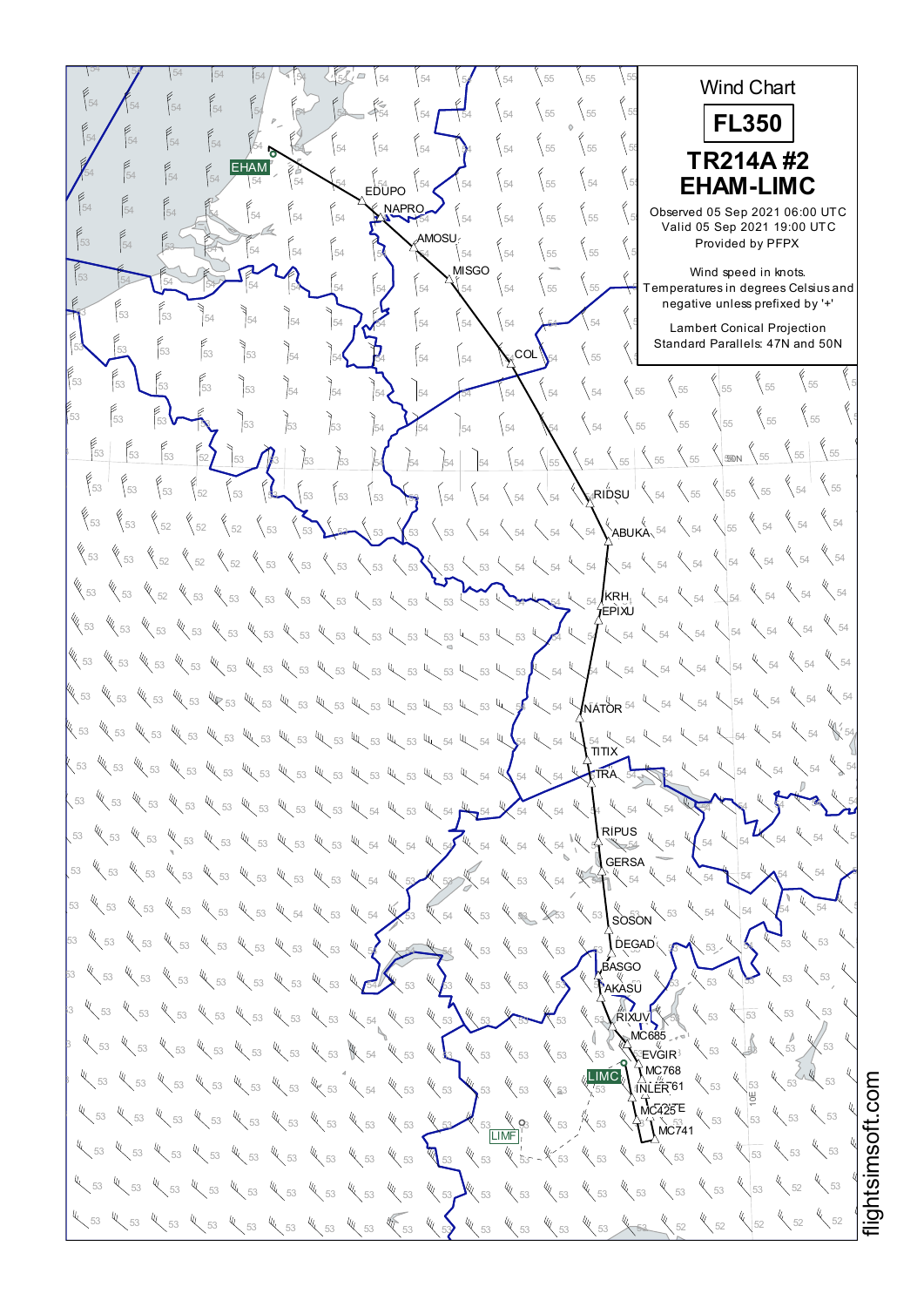$59$   $\sqrt{59}$   $\sqrt{59}$   $\sqrt{59}$   $\sqrt{59}$   $\sqrt{59}$   $\sqrt{59}$   $\sqrt{59}$   $\sqrt{59}$   $\sqrt{59}$   $\sqrt{59}$   $\sqrt{59}$   $\sqrt{59}$ 58 58 58 Wind Chart  $59$   $\bigwedge$   $59$   $\bigvee$   $59$   $\bigvee$   $59$   $\bigvee$   $59$   $\bigvee$   $59$   $\bigvee$   $59$   $\bigvee$   $59$   $\bigvee$   $59$   $\bigvee$   $59$   $\bigvee$   $59$   $\bigvee$   $59$   $\bigvee$   $59$   $\bigvee$   $59$   $\bigvee$   $59$   $\bigvee$   $59$   $\bigvee$   $59$   $\bigvee$   $59$   $\bigvee$   $59$  58 58 58 **FL430** <sup>59</sup> <sup>59</sup> <sup>59</sup> <sup>59</sup> <sup>59</sup> <sup>59</sup> <sup>59</sup> <sup>59</sup> <sup>59</sup> <sup>59</sup> <sup>59</sup> <sup>59</sup> <sup>59</sup> <sup>59</sup> <sup>59</sup> <sup>59</sup> 58 58 58 58 58 58 **TR214A #2** EHAM <sup>58</sup> <sup>58</sup> <sup>59</sup> <sup>59</sup> <sup>59</sup> <sup>59</sup> <sup>59</sup> <sup>59</sup> <sup>59</sup> <sup>59</sup> <sup>59</sup> <sup>59</sup> <sup>59</sup> <sup>59</sup> <sup>59</sup> <sup>59</sup> <sup>58</sup> <sup>58</sup> <sup>58</sup> **EHAM-LIMC** EDUPO NAPRO <sup>59</sup> <sup>59</sup> <sup>58</sup> <sup>59</sup> <sup>59</sup> <sup>59</sup> <sup>59</sup> <sup>59</sup> <sup>59</sup> <sup>59</sup> <sup>59</sup> <sup>59</sup> <sup>59</sup> <sup>59</sup> <sup>59</sup> <sup>59</sup> Observed 05 Sep 2021 06:00 UTC Valid 05 Sep 2021 19:00 UTC **AMOSU** 59  $\begin{bmatrix} 59 \\ 59 \end{bmatrix}$   $\begin{bmatrix} 59 \\ 59 \end{bmatrix}$   $\begin{bmatrix} 59 \\ 59 \end{bmatrix}$   $\begin{bmatrix} 59 \\ 58 \end{bmatrix}$   $\begin{bmatrix} 59 \\ 59 \end{bmatrix}$   $\begin{bmatrix} 59 \\ 59 \end{bmatrix}$   $\begin{bmatrix} 59 \\ 59 \end{bmatrix}$   $\begin{bmatrix} 59 \\ 59 \end{bmatrix}$   $\begin{bmatrix} 59 \\ 59 \end{bmatrix}$ Provided by PFPX Wind speed in knots.  $59$   $\frac{1}{59}$   $\frac{1}{59}$   $\frac{1}{59}$   $\frac{1}{59}$   $\frac{1}{59}$   $\frac{1}{59}$   $\frac{1}{59}$   $\frac{1}{59}$   $\frac{1}{59}$   $\frac{1}{59}$   $\frac{1}{59}$   $\frac{1}{59}$   $\frac{1}{59}$   $\frac{1}{59}$   $\frac{1}{59}$   $\frac{1}{59}$   $\frac{1}{59}$   $\frac{1}{59}$   $\frac{1}{59}$   $\frac{1}{5$ which speed in Nicks.<br>Temperatures in degrees Celsius and negative unless prefixed by '+'  $59$   $\frac{1}{59}$   $\frac{1}{59}$   $\frac{1}{59}$   $\frac{1}{59}$   $\frac{1}{59}$   $\frac{1}{59}$   $\frac{1}{59}$   $\frac{1}{59}$   $\frac{1}{59}$   $\frac{1}{59}$   $\frac{1}{59}$   $\frac{1}{59}$   $\frac{1}{59}$   $\frac{1}{59}$   $\frac{1}{59}$   $\frac{1}{59}$   $\frac{1}{59}$   $\frac{1}{59}$   $\frac{1}{59}$   $\frac{1}{5$ ر<br>Lambert Conical Projection Standard Parallels: 47N and 50N  $59$  59  $\begin{pmatrix} 59 \\ 59 \end{pmatrix}$  59  $\begin{pmatrix} 58 \\ 58 \end{pmatrix}$  58  $\begin{pmatrix} 58 \\ 58 \end{pmatrix}$   $\begin{pmatrix} 58 \\ 58 \end{pmatrix}$   $\begin{pmatrix} 58 \\ 58 \end{pmatrix}$   $\begin{pmatrix} 58 \\ 58 \end{pmatrix}$   $\begin{pmatrix} 59 \\ 59 \end{pmatrix}$   $\begin{pmatrix} 59 \\ 59 \end{pmatrix}$   $\begin{pmatrix} 59 \\ 59 \end{pmatrix}$ ∘co∟″  $\begin{matrix} 6 & 6 \ 68 & 58 \end{matrix}$ 59  $\sqrt{58}$   $\sqrt{58}$   $\sqrt{58}$   $\sqrt{58}$   $\sqrt{58}$   $\sqrt{58}$   $\sqrt{58}$   $\sqrt{58}$   $\sqrt{58}$   $\sqrt{58}$   $\sqrt{58}$   $\sqrt{59}$   $\sqrt{59}$   $\sqrt{59}$ <sup>58</sup> <sup>59</sup> <sup>58</sup> <sup>58</sup> <sup>58</sup> <sup>58</sup> <sup>58</sup> <sup>58</sup> <sup>58</sup> <sup>58</sup> <sup>58</sup> <sup>59</sup> <sup>58</sup> <sup>58</sup> <sup>59</sup> <sup>59</sup> <sup>58</sup> <sup>58</sup> <sup>58</sup> 58 58 58  $\frac{1}{58}$  58  $\frac{1}{58}$   $\frac{1}{58}$   $\frac{1}{58}$   $\frac{1}{58}$   $\frac{1}{58}$   $\frac{1}{58}$   $\frac{1}{58}$   $\frac{1}{58}$   $\frac{1}{58}$   $\frac{1}{58}$   $\frac{1}{58}$   $\frac{1}{58}$   $\frac{1}{58}$   $\frac{1}{58}$   $\frac{1}{58}$   $\frac{1}{58}$   $\frac{1}{58}$   $\frac{1}{58}$   $\frac{1}{58}$  $-40N$  $\mathbb{R}^{\mathsf{R}}$ RIDSU  $^{\mathsf{T}}$  $58 \times 58$ <sup>58</sup> <sup>58</sup> <sup>58</sup> <sup>58</sup> <sup>58</sup> <sup>57</sup> <sup>57</sup> <sup>58</sup> <sup>57</sup> <sup>58</sup> <sup>58</sup> <sup>58</sup> <sup>58</sup> <sup>58</sup> <sup>58</sup> <sup>58</sup> <sup>58</sup> <sup>59</sup> <sup>58</sup> <sup>59</sup> 58 58 58 <sup>58</sup> <sup>58</sup> <sup>58</sup> <sup>58</sup> <sup>58</sup> <sup>58</sup> <sup>58</sup> <sup>57</sup> <sup>58</sup> <sup>58</sup> <sup>58</sup> <sup>58</sup> <sup>58</sup> <sup>58</sup> <sup>58</sup> <sup>58</sup> <sup>58</sup> <sup>59</sup> <sup>58</sup> ABUKA 58 58 58 59  $\begin{array}{c}$  58  $\begin{array}{c}$  58  $\end{array}$  58  $\begin{array}{c}$  58  $\end{array}$  58  $\begin{array}{c}$  58  $\end{array}$  58  $\begin{array}{c}$  58  $\end{array}$  58  $\begin{array}{c}$  58  $\end{array}$  58  $\begin{array}{c}$  58  $\end{array}$  58  $\begin{array}{c}$  58  $\end{array}$  58  $\begin{array}{c}$  58  $\end{array}$  58  $\begin{array}{c}$  58  $\sqrt[4]{\phantom{0}}$  58 KRH 59  $\sqrt{58}$   $\sqrt{58}$   $\sqrt{58}$   $\sqrt{58}$   $\sqrt{58}$   $\sqrt{57}$   $\sqrt{58}$   $\sqrt{58}$   $\sqrt{58}$   $\sqrt{58}$   $\sqrt{58}$   $\sqrt{58}$   $\sqrt{58}$   $\sqrt{58}$   $\sqrt{58}$   $\sqrt{58}$   $\sqrt{58}$   $\sqrt{58}$   $\sqrt{58}$   $\sqrt{58}$   $\sqrt{58}$   $\sqrt{58}$   $\sqrt{58}$   $\sqrt{58}$   $\$ EPIXU  $\sqrt{58}$ 59  $\bigg\{58\bigg\}$  58  $\bigg\{58\bigg\}$  58  $\bigg\{58\bigg\}$  58  $\bigg\{58\bigg\}$  58  $\bigg\{58\bigg\}$  57  $\bigg\{58\bigg\}$  58  $\bigg\{58\bigg\}$  58  $\bigg\{58\bigg\}$  58  $\bigg\{58\bigg\}$  58  $\bigg\}$  58  $\bigg\{58\bigg\}$  $58 \frac{4}{58}$  58 59  $\,$  59  $\,$  59  $\,$  58  $\,$  58  $\,$  58  $\,$  58  $\,$  58  $\,$  58  $\,$  58  $\,$  58  $\,$  58  $\,$  58  $\,$  58  $\,$  58  $\,$  58  $\,$  58  $\,$  58  $\,$  58  $\,$  58  $\,$  58  $\,$  58  $\,$  58  $\,$  58  $\,$  58  $\,$  58  $\,$  58  $\,$  58  $\$  $\int_{\bar{\mathsf{N}}\bar{\mathsf{A}}\mathsf{T}\bar{\mathsf{O}}\mathsf{R}}^{\mathsf{U}}$  58  $58 \times 58$ 59  $\lesssim$  59  $\ll$  59  $\ll$  58  $\ll$  58  $\ll$  58  $\ll$  58  $\ll$  58  $\ll$  58  $\ll$  58  $\ll$  58  $\ll$  58  $\ll$  58  $\ll$  58  $\ll$  58  $\ll$  58 58 W. 59  $\,$  59  $\,$  59  $\,$  59  $\,$  59  $\,$   $\,$  59  $\,$   $\,$  58  $\,$   $\,$  58  $\,$  58  $\,$  58  $\,$  58  $\,$  58  $\,$  59  $\,$  59  $\,$  59  $\,$  59  $\,$  59  $\,$  59  $\,$  59  $\,$  59  $\,$  59  $\,$  59  $\,$  59  $\,$  59  $\,$  59  $\,$  59  $\,$ <sub>э8</sub><br>ΣITIT 58 58 58 59  $\degree$  59  $\degree$  59  $\degree$  59  $\degree$  59  $\degree$  59  $\degree$  59  $\degree$  58  $\degree$  58  $\degree$  58  $\degree$  58  $\degree$  58  $\degree$  58  $\degree$  58  $\degree$  58  $\degree$  58  $\degree$  58  $\degree$  58  $\degree$  58  $\degree$  58 TRA 59  $\sqrt{59}$   $\sqrt{59}$   $\sqrt{59}$   $\sqrt{59}$   $\sqrt{59}$   $\sqrt{59}$   $\sqrt{59}$   $\sqrt{58}$   $\sqrt{59}$   $\sqrt{59}$   $\sqrt{59}$   $\sqrt{59}$   $\sqrt{59}$   $\sqrt{59}$   $\sqrt{59}$   $\sqrt{59}$   $\sqrt{59}$   $\sqrt{59}$   $\sqrt{59}$   $\sqrt{59}$   $\sqrt{59}$   $\sqrt{59}$   $\sqrt{59}$   $\sqrt{59}$   $\$ 58 58 RIPUS 59  $\frac{1}{59}$  59  $\frac{1}{59}$  59  $\frac{1}{59}$  59  $\frac{1}{59}$  59  $\frac{1}{59}$  59  $\frac{1}{59}$  59  $\frac{1}{59}$  58  $\frac{1}{59}$  59  $\frac{1}{59}$  59  $\frac{1}{59}$  59  $\frac{1}{59}$  59  $\frac{1}{59}$  59  $\frac{1}{59}$  59  $\frac{1}{59}$  59  $\frac{1}{59}$  59  $\frac{1}{59$ 58 58 58 **GERSA**  $59$   $\swarrow$  59  $\swarrow$  59  $\swarrow$  59  $\swarrow$  59  $\swarrow$  59  $\swarrow$  59  $\swarrow$  59  $\swarrow$  58  $\swarrow$  58  $\swarrow$  58  $\swarrow$  58  $\swarrow$  58  $\swarrow$  58  $\swarrow$  58  $\swarrow$  58  $\swarrow$  58  $58 \times 58 \times$ ५<br>Soson  $59$   $\swarrow$  59  $\swarrow$  59  $\swarrow$  59  $\swarrow$  59  $\swarrow$  59  $\swarrow$  58  $\swarrow$  58  $\swarrow$  58  $\swarrow$  58  $\swarrow$  58  $\swarrow$  58  $\swarrow$  58  $\swarrow$  58  $\swarrow$  58  $\swarrow$  58  $58 \times 58 \times 5$ 59  $\sqrt{59}$  59  $\sqrt{59}$   $\sqrt{59}$   $\sqrt{59}$   $\sqrt{58}$   $\sqrt{58}$   $\sqrt{58}$   $\sqrt{58}$   $\sqrt{58}$   $\sqrt{58}$   $\sqrt{58}$   $\sqrt{58}$   $\sqrt{58}$   $\sqrt{58}$   $\sqrt{58}$   $\sqrt{58}$   $\sqrt{58}$   $\sqrt{58}$   $\sqrt{58}$   $\sqrt{58}$   $\sqrt{58}$   $\sqrt{58}$   $\sqrt{58}$   $\sqrt{58}$ DEGAD  $57 \times 58 \times$ **ASGO** " (ï<br>AKASŪ  $58$  59  $\ll$  59  $\ll$  59  $\ll$  59  $\ll$  59  $\ll$  58  $\ll$  58  $\ll$  58  $\ll$  58  $\ll$  58  $\ll$  58  $\ll$  58  $\ll$  58  $\ll$  58  $\ll$  58  $\ll$  58  $\ll$  58  $\ll$  59  $\ll$  57  $\ll$  57 57 57  $^{19}$  57 59  $^{10}$  59  $^{10}$  59  $^{10}$  59  $^{10}$  58  $^{10}$  58  $^{10}$  58  $^{10}$  58  $^{10}$  58  $^{10}$  58  $^{10}$  58  $^{10}$  58  $^{10}$  58  $^{10}$  58  $^{10}$  58  $^{10}$  58  $^{10}$  57  $^{10}$  57  $^{10}$  57  $57$ RIXUV MC685  $59$  59  $\frac{1}{3}$  59  $\frac{1}{3}$  59  $\frac{1}{3}$  59  $\frac{1}{3}$  58  $\frac{1}{3}$  58  $\frac{1}{3}$  58  $\frac{1}{3}$  58  $\frac{1}{3}$  58  $\frac{1}{3}$  58  $\frac{1}{3}$  58  $\frac{1}{3}$  58  $\frac{1}{3}$  58  $\frac{1}{3}$  59  $\frac{1}{3}$  59  $\frac{1}{3}$  57  $\frac{1}{3}$  $\bar{C}$ EVGIR  $57 \times 57$  $\hat{N}$ MC768 LIMC Ų,  $\frac{1}{3}$  59  $\frac{1}{3}$  59  $\frac{1}{3}$  59  $\frac{1}{3}$  58  $\frac{1}{3}$  58  $\frac{1}{3}$  58  $\frac{1}{3}$  58  $\frac{1}{3}$  58  $\frac{1}{3}$  58  $\frac{1}{3}$  58  $\frac{1}{3}$  58  $\frac{1}{3}$  58  $\frac{1}{3}$  58  $\frac{1}{3}$  58  $\frac{1}{3}$  58  $\frac{1}{3}$  58  $\frac{1}{3}$  59 57 57 INLER<sup>61</sup> htsim soft.c o10E  $MC425E$  $\frac{1}{58}$  59  $\frac{1}{58}$  59  $\frac{1}{58}$  59  $\frac{1}{58}$  59  $\frac{1}{58}$  59  $\frac{1}{58}$  59  $\frac{1}{58}$  59  $\frac{1}{58}$  59  $\frac{1}{58}$  59  $\frac{1}{58}$  59  $\frac{1}{58}$  59  $\frac{1}{58}$  59  $\frac{1}{58}$  59  $\frac{1}{58}$  59  $\frac{1}{58}$  59  $\frac{1}{58}$  57 57  $N$ C741 LIMF <sup>57</sup> <sup>57</sup> <sup>57</sup> <sup>59</sup> <sup>59</sup> <sup>59</sup> <sup>58</sup> <sup>58</sup> <sup>58</sup> <sup>58</sup> <sup>58</sup> <sup>58</sup> <sup>58</sup> <sup>57</sup> <sup>57</sup> <sup>59</sup> <sup>59</sup> <sup>59</sup>  $57 \frac{1}{2}$  57 ų  $57 \times 57$  $59$   $\ll$   $59$   $\ll$   $59$   $\ll$   $59$   $\ll$   $59$   $\ll$   $59$   $\ll$   $58$   $\ll$   $58$   $\ll$   $58$   $\ll$   $58$   $\ll$   $59$   $\ll$   $59$   $\ll$   $57$   $\ll$   $57$   $\ll$   $57$   $\ll$   $57$ <sup>57</sup> <sup>57</sup> <sup>57</sup> <sup>59</sup> <sup>59</sup> <sup>59</sup> <sup>58</sup> <sup>58</sup> <sup>58</sup> <sup>58</sup> <sup>58</sup> <sup>58</sup> <sup>58</sup> <sup>57</sup> <sup>57</sup> <sup>59</sup> <sup>59</sup> <sup>59</sup>  $4\sqrt{57}$   $4\sqrt{57}$ i≣